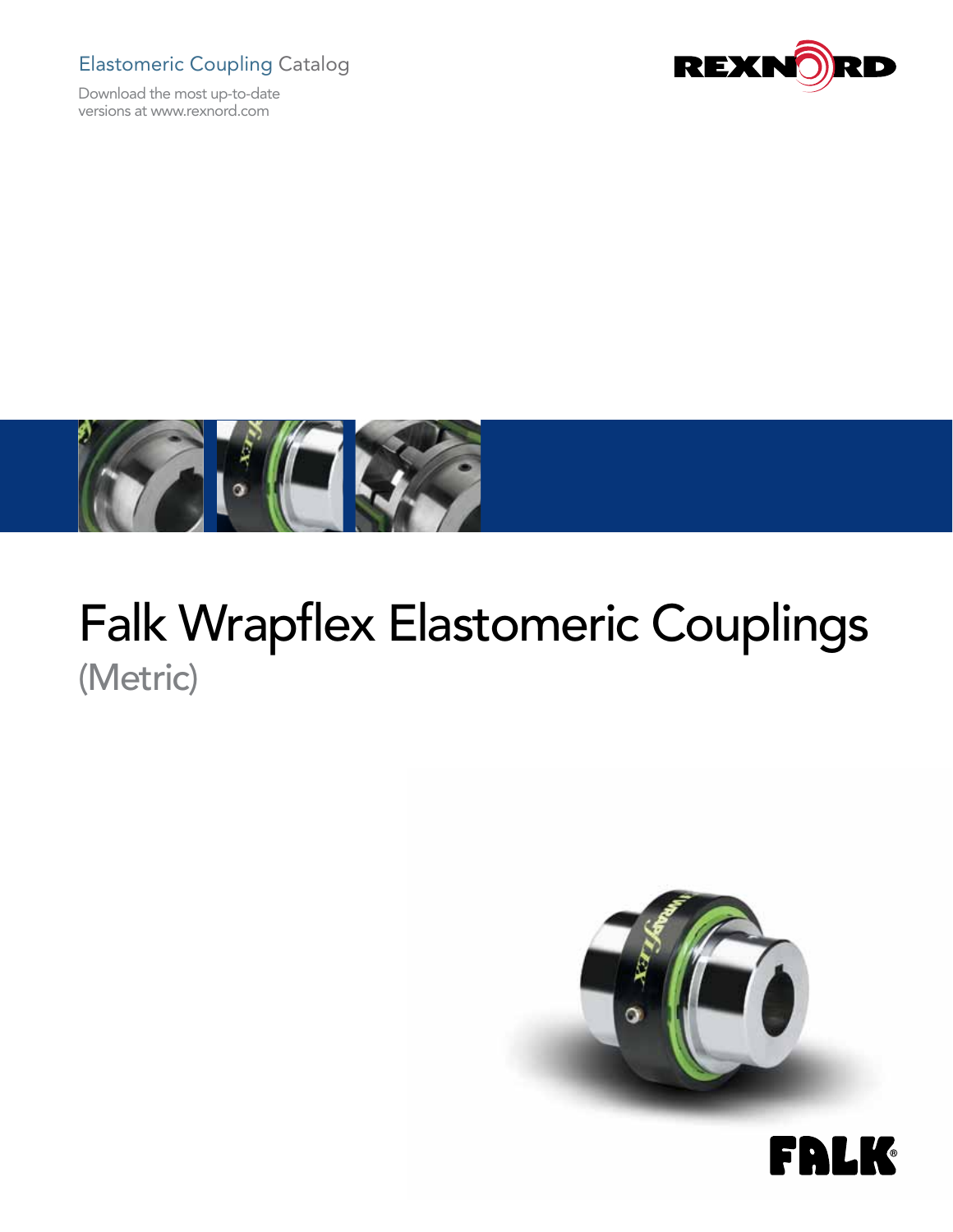### **Table Of Contents**

### **DESCRIPTION**

### **PAGE**

### **COUPLING SIZES AND DIMENSIONS**

### **TECHNICAL DATA**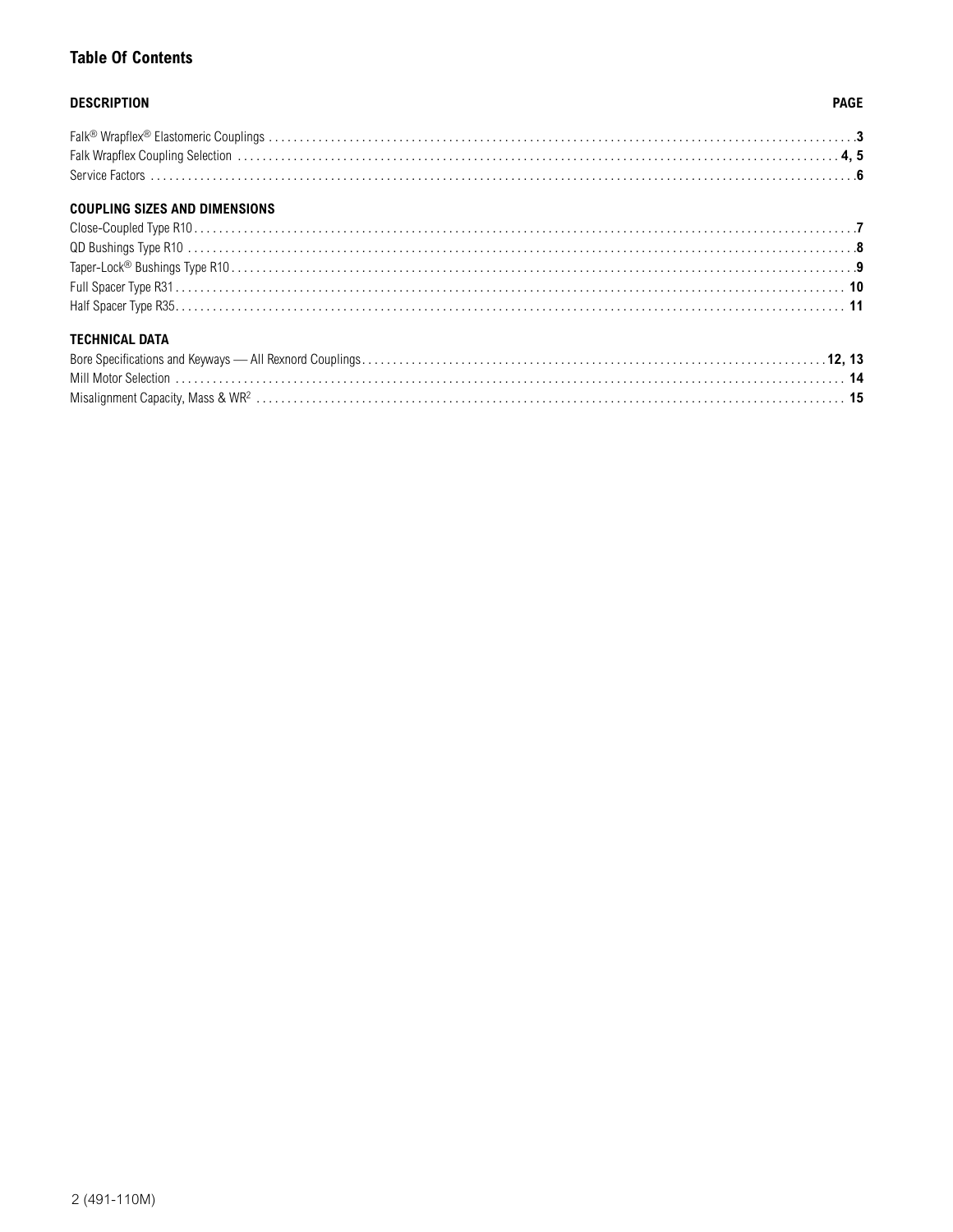### **Falk Wrapflex Elastomeric Couplings**

### **A Simple Way to Increase Productivity**

- • 9 sizes
- Torque range: 15,027 Nm (133,000 lb-in)
- Bore capacity: 190 mm (7.25")
- "Replace in place"
- Non-lubricated/low maintenance

Quick, easy installation and replacement set new standards for reduced downtime. Because motors or drives don't need to be moved, our "replace in place" elements even eliminate the need for time-consuming realignment.

Available in close-coupled and spacer designs, Wrapflex couplings accommodate up to 190 mm (7.25") shafts and torque loads up to 15,027 Nm (133,000 lb-in).

For simplicity and cost-effectiveness over the life of your coupling, it doesn't get any easier than Wrapflex couplings from Rexnord.

### **Low Initial Cost**

Advanced manufacturing methods and innovative material allow us to offer higher capacity ratings at a more competitive price than ever before possible.

### **Easy to Install**

- The compound root radius in the element teeth (patent #6,342,011) increases flexibility for easier and quicker assembly.
- The coupling can be blind assembled from either direction.



#### **Replace in Place**

- • Design allows quick and easy element replacement.
- There's no need to remove hubs or realign motors or drives, so downtime is reduced.

### **No Maintenance Needed**

Non-lubricated design of the tough, flexible polyurethane element lowers periodic maintenance costs.

### **Protects Equipment**

- Compound root radius on inner corners of flex element (patent  $#6,342,011$ ) acts as a stress relief for longer element life.
- Special hub feature reduces reaction loads transferred to connected equipment (patent #6,648,763).

### **Tough, Long-Lasting**

- Polyurethane element has excellent wear and chemical resistance, and an operating temperature of -40°C (-40°F) to 95°C (200°F).
- Weather-resistant, high-grade nylon cover is standard.
- Optional carbon steel covers with black epoxy coating are suitable for highlycorrosive, severe-duty applications. (Standard for sizes 60-80.)
- Optional stainless steel hubs are available for Type R10 when required in the food industry or corrosive environments. Contact Rexnord for Stainless Steel Cover availability.

### **Safety First**

- Two stainless steel button head cap screws, positioned 180° apart, prevent relative motion between cover and element and provide a positive means of retaining the cover to the element.
- Flexible element is retained after failure, helping minimize the potential for damage or personal injury.

#### **Quick and Easy Retrofits**

- • Compact design eliminates the need for coupling guard redesign on existing applications.
- Stock finished bores in popular sizes. Taper bores for QD and Taper-Lock bushings are available off-the-shelf from our worldwide distribution network.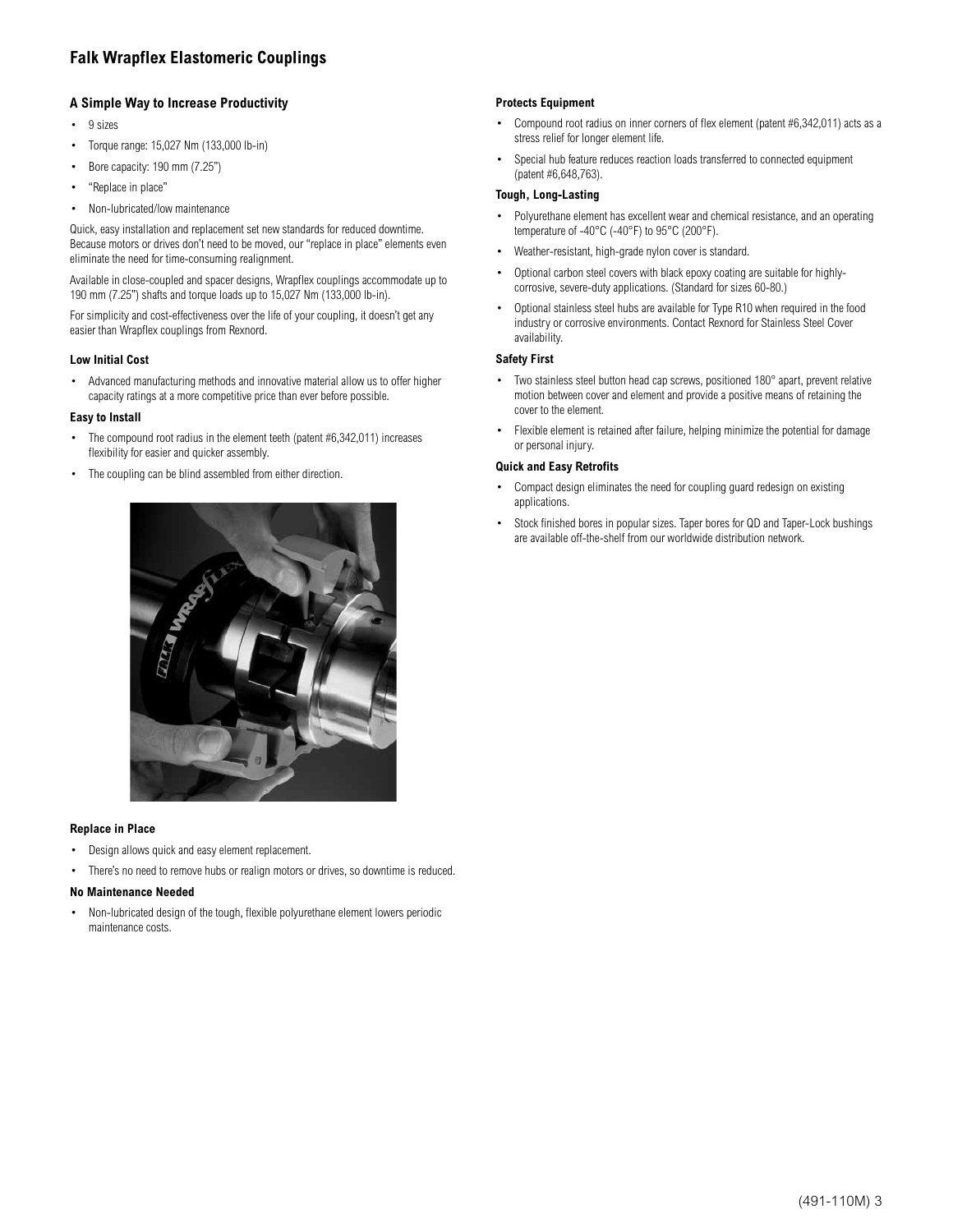### **Falk Wrapflex Coupling Selection**

### **Wrapflex Quick Selection Method**

- 1. Determine Service Factor Refer to **Table 1**or **4** for motor or turbine driven applications. See **Table 5** for engine drives.
- 2. Determine Equivalent Power: Refer to **Table 2** — Under the actual kW required and opposite the service factor, read the equivalent kW.
- 3. Determine Coupling Size:
	- A. Refer to **Table 3** Trace horizontally from the required speed to a kW value equal to or larger than the equivalent kW determined in Step 2. Read the coupling size at the top of the column.
	- B. Check shaft diameters against coupling maximum bores shown in **Table 3** and on **page 7** thru **11** for the correct coupling size selected.
	- C. In **Table 3**, check the required speed against the allowable speed shown below the correct coupling size selected.
- 4. Determine Coupling Dimensional Requirements:
	- A. Determine application/design shaft spacing and check application dimension requirements against selected coupling type dimensions shown on **page 7** thru **11**. Confirm sufficient clearances for coupling.
- 5. Confirm that application ambient operating temperatures are between -40°C (-40°F) to 95°C (200°F). For applications requiring Service Factor above 1.5 and temperatures above 79°C (175°F), consult Rexnord Engineering for selection assistance or optional high temperature elements.

**Service Factors** are a guide, based on experience, of the ratio between coupling catalog rating and system characteristics. The system characteristics are best measured with a torque meter.

### **Table 1 — Service Factors**

| <b>Torque</b><br><b>Demands</b><br><b>Driven Machine</b> | <b>Typical applications for</b><br>electric motor or<br>turbine driven equipment                                                                    | <b>Typical</b><br>Service<br>Factor |
|----------------------------------------------------------|-----------------------------------------------------------------------------------------------------------------------------------------------------|-------------------------------------|
|                                                          | Constant torque such as<br>Centrifugal Pumps, Blowers<br>and Compressors.                                                                           | 1.0                                 |
|                                                          | Continuous duty with some<br>torque variations including<br>Plastic Extruders. Forced<br>Draft Fans.                                                | 1.5                                 |
|                                                          | Light shock loads from<br>Metal Extuders, Cooling<br>Towers, Cane Knife,<br>Log Haul.                                                               | 2.0                                 |
|                                                          | Moderate shock loading<br>as expected from a Car<br>Dumper, Stone Crusher,<br>Vibrating Screen.                                                     | 2.5                                 |
|                                                          | Heavy shock load with<br>some negative torques<br>from Roughing Mills,<br>Reciprocating Pumps,<br>Compressors, Reversing<br>Runout Tables.          | 3.0                                 |
|                                                          | Applications like<br><b>Reciprocating Compressors</b><br>with frequent torque<br>reversals, which do not<br>necessarily cause<br>reverse rotations. | Refer to Factory                    |

| <b>Service</b>           |      |           |               |                 |     |     |     |      |     |      |      |      |      | <b>Actual kW</b> |      |      |      |      |      |      |      |      |     |     |     |     |
|--------------------------|------|-----------|---------------|-----------------|-----|-----|-----|------|-----|------|------|------|------|------------------|------|------|------|------|------|------|------|------|-----|-----|-----|-----|
| Factor<br>$\circledcirc$ | 0,25 | 0,37      |               | $0.55$ $ 0.75 $ | 1.1 | , 5 | 2,2 |      | 4   | 5,5  | 7,5  | 9,2  | 11   | 15               | 18,5 | 22   | 30   | 37   | 45   | 55   | 75   | 90   | 110 | 132 | 150 | 185 |
| 1.0                      | 0,25 | 0,37      | 0,55          | 0.75            |     | .5  | 2,2 | 3    | 4,0 | 5,5  | 7,5  | 9.2  | 11,0 | 15,0             | 18,5 | 22,0 | 30,0 | 37,0 | 45,0 | 55,0 | 75,0 | 90,0 | 110 | 132 | 150 | 185 |
| 1.25                     | 0.31 | 0,46      | 0.69          | 0,9             | 1,4 | 9.  | 2,8 | 3,8  | 5,0 | 6,9  | 9,4  | 11,5 | 13,8 | 18,8             | 23,1 | 27,5 | 37,5 | 46,3 | 56,3 | 68,8 | 93,8 | 113  | 138 | 165 | 188 | 231 |
| 1.5                      | 0.38 | 0,56      | 0,83          |                 | 1.7 | 2,3 | 3,3 | 4,5  | 6,0 | 8,3  | 11,3 | 13,8 | 16,5 | 22,5             | 27,8 | 33,0 | 45,0 | 55,5 | 67,5 | 82,5 | 113  | 135  | 165 | 198 | 225 | 278 |
| 1.75                     | 0.44 | 0,65      | 0,96          | . 3             | 1,9 | 2,6 | 3,9 | 5,3  | 7,0 | 9,6  | 13,1 | 16,1 | 19,3 | 26,3             | 32,4 | 38,5 | 52,5 | 64,8 | 78,8 | 96,3 | 131  | 158  | 193 | 231 | 263 | 324 |
| 2.0                      | 0.50 | 0.74      | $\mathsf{L}1$ | . 5             | 2,2 | 3.0 | 4.4 | 6.0  | 8.0 |      | 15,0 | 18,4 | 22.0 | 30,0             | 37.0 | 44   | 60   | 74.0 | 90   | 110  | 150  | 180  | 220 | 264 | 300 | 370 |
| 2.5                      | 0.63 | 0,93      | 1,4           | 1,9             | 2,8 | 3.8 | 5.5 | 7.5  | 10  | 13,8 | 18,8 | 23,0 | 27,5 | 37,5             | 46,3 | 55   | 75   | 92,5 | 113  | 138  | 188  | 225  | 275 | 330 | 375 | 463 |
| 3.0                      | 0.75 | $\cdot$ 1 | 1.7           | 2.3             | 3.3 | 4.5 | 6.6 | 9.0  | 12  | 16,5 | 22,5 | 27,6 | 33,0 | 45,0             | 55.5 | 66   | 90   | 111  | 135  | 165  | 225  | 270  | 330 | 396 | 450 | 555 |
| 3.5                      | 0,88 | 1,3       | 1,9           | 2,6             | 3,9 | 5,3 |     | 10,5 | 14  | 19,3 | 26,3 | 32,2 | 38,5 | 52,5             | 64,8 | 77   | 105  | 130  | 158  | 193  | 263  | 315  | 385 | 462 | 525 | 648 |

**Table 2 — Equivalent Power = (Actual kW x Service Factor)**

 $\Phi$  For service factors not listed, Equivalent kW = Actual kW x Service Factor.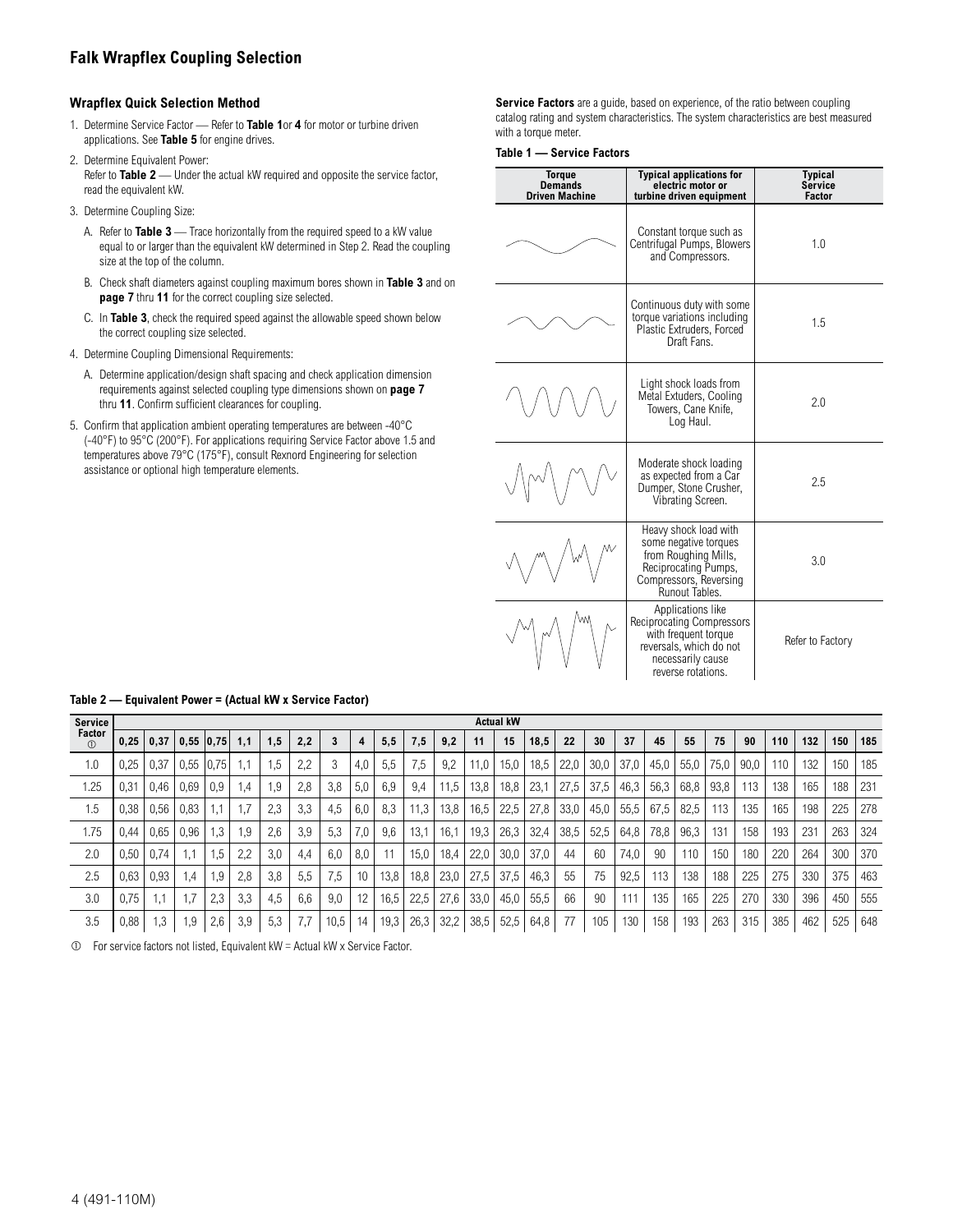### **Falk Wrapflex Coupling Selection**

### **Table 3 — Falk Wrapflex Coupling Quick Selection Chart**

| <b>Size</b>                       | 5R             | <b>10R</b>            | <b>20R</b>     | 30R            | 40R               | 50R               | 60R                      | 70R                      | 80R                    |
|-----------------------------------|----------------|-----------------------|----------------|----------------|-------------------|-------------------|--------------------------|--------------------------|------------------------|
| Max Bore (mm)<br><b>Max Speed</b> | 38<br>4500 RPM | 48<br><b>4500 RPM</b> | 60<br>4500 RPM | 65<br>4500 RPM | 85<br>3600 RPM    | 105<br>3000 RPM   | 135<br><b>2500 RPM</b>   | 160<br>2100 RPM          | 190<br><b>1800 RPM</b> |
| Torque (Nm)                       | 62             | 130                   | 316            | 520            | 1 0 2 8           | 2 5 0 8           | 4 0 1 1                  | 8 0 1 1                  | 15 027                 |
| <b>kW/100 RPM</b>                 | 0,651          | 1,357                 | 3,311          | 5,444          | 10,74             | 26,25             | 41,98                    | 83,52                    | 157,3                  |
| <b>RPM</b>                        |                |                       |                |                | <b>kW Ratings</b> |                   |                          |                          |                        |
| 4500                              | 29,3           | 61,2                  | 149            | 245            |                   | $\qquad \qquad$   | $\overline{\phantom{0}}$ | $\overline{\phantom{0}}$ |                        |
| 3600                              | 23,4           | 49                    | 119,3          | 196            | 388               | $\qquad \qquad -$ | $\qquad \qquad -$        | $\overline{\phantom{a}}$ | $\qquad \qquad -$      |
| 3000                              | 19,5           | 40,8                  | 89,2           | 163            | 323               | 788               | $\qquad \qquad -$        | $\qquad \qquad -$        |                        |
| 2500                              | 16,2           | 34,0                  | 82,8           | 136            | 269               | 657               | 1050                     | $\overline{\phantom{0}}$ |                        |
| 2100                              | 13,6           | 28,6                  | 69,6           | 114            | 226               | 552               | 882                      | 1761                     | $\qquad \qquad$        |
| 1800                              | 11,7           | 24,5                  | 59,7           | 97,7           | 194               | 473               | 756                      | 1510                     | 2832                   |
| 1750                              | 11,4           | 23,8                  | 57,9           | 95,5           | 189               | 459               | 735                      | 1468                     | 2753                   |
| 1450                              | 9,47           | 19,8                  | 48,0           | 79,1           | 156               | 381               | 609                      | 1216                     | 2282                   |
| 1170                              | 7,61           | 15,9                  | 38,8           | 63,7           | 126               | 307               | 491                      | 981                      | 1841                   |
| 1000                              | 6,5            | 13,6                  | 33,1           | 54,4           | 107               | 263               | 420                      | 839                      | 1574                   |
| 870                               | 5,7            | 11,9                  | 28,9           | 47,4           | 94,0              | 228               | 365                      | 730                      | 1369                   |
| 720                               | 4,7            | 9,8                   | 23,9           | 39,2           | 77,6              | 189               | 303                      | 604                      | 1133                   |
| 650                               | 4,2            | 8,9                   | 21,6           | 35,4           | 70,0              | 171               | 273                      | 545                      | 1023                   |
| 580                               | 3,8            | 7,9                   | 19,2           | 31,5           | 64,4              | 152               | 244                      | 486                      | 913                    |
| 520                               | 3,4            | 7,1                   | 17,2           | 28,3           | 56                | 137               | 219                      | 436                      | 818                    |
| 420                               | 2,7            | 5,7                   | 13,9           | 22,9           | 45,2              | 110               | 177                      | 352                      | 661                    |
| 350                               | 2,3            | 4,8                   | 11,6           | 19,0           | 37,7              | 91,7              | 147                      | 294                      | 551                    |
| 280                               | 1,8            | 3,8                   | 9,2            | 15,2           | 30,1              | 73,5              | 118                      | 235                      | 441                    |
| 230                               | 1,5            | 3,1                   | 7,6            | 12,5           | 24,8              | 60,4              | 96,9                     | 193                      | 362                    |
| 190                               | 1,2            | 2,6                   | 6,3            | 10,4           | 20,4              | 49,9              | 79,8                     | 160                      | 299                    |
| 155                               | 1,0            | 2,1                   | 5,1            | 8,4            | 16,7              | 40,7              | 65,1                     | 130                      | 244                    |
| 125                               | 0,81           | 1,7                   | 4,1            | 6,8            | 13,4              | 32,8              | 52,5                     | 105                      | 197                    |
| 100                               | 0,65           | 1,4                   | 3,3            | 5,4            | 10,7              | 26,3              | 42,0                     | 83,5                     | 157                    |
| 84                                | 0,55           | 1,1                   | 2,8            | 4,6            | 9,0               | 22,1              | 35,3                     | 70,5                     | 132                    |
| 68                                | 0,44           | 0,93                  | 2,3            | 3,7            | 7,3               | 17,9              | 28,6                     | 57,1                     | 107                    |
| 56                                | 0,36           | 0,76                  | 1,9            | 3,1            | 6,0               | 14,7              | 23,5                     | 47,0                     | 88,0                   |
| 45                                | 0,29           | 0,61                  | 1,5            | 2,5            | 4,9               | 11,9              | 18,9                     | 37,7                     | 70,8                   |
| 37                                | 0,24           | 0,50                  | 1,2            | 2,0            | 4,0               | 9,7               | 15,5                     | 31,0                     | 58,2                   |
| $30\,$                            | 0,195          | 0,41                  | 0,99           | 1,6            | 3,2               | 7,9               | 12,6                     | 25,1                     | 47,2                   |
| $25\,$                            | 0,163          | 0,34                  | 0,83           | 1,4            | 2,7               | 6,6               | 10,5                     | 21,0                     | 39,4                   |
| 20                                | 0,130          | 0,27                  | 0,66           | 1,1            | 2,2               | 5,3               | 8,4                      | 16,8                     | 31,5                   |
| 16.5                              | 0,107          | 0,22                  | 0,55           | 0,90           | 1,8               | 4,3               | 6,9                      | 13,9                     | 26,0                   |
| 13.5                              | 0,088          | 0,18                  | 0,45           | 0,74           | 1,5               | 3,6               | 5,7                      | 11,3                     | 21,3                   |
| 11                                | 0,072          | 0,15                  | 0,37           | 0,60           | 1,2               | 2,9               | 4,6                      | 9,2                      | 17,3                   |
| $9\phantom{.0}$                   | 0,059          | 0,12                  | 0,30           | 0,49           | 0,97              | 2,4               | 3,8                      | 7,5                      | 14,2                   |
| $7.5\,$                           | 0,048          | 0,102                 | 0,25           | 0,41           | 0,81              | 2,0               | 3,1                      | 6,3                      | 11,8                   |
| 5                                 | 0,033          | 0,068                 | 0,17           | 0,27           | 0,54              | 1,3               | 2,1                      | 4,2                      | 7,9                    |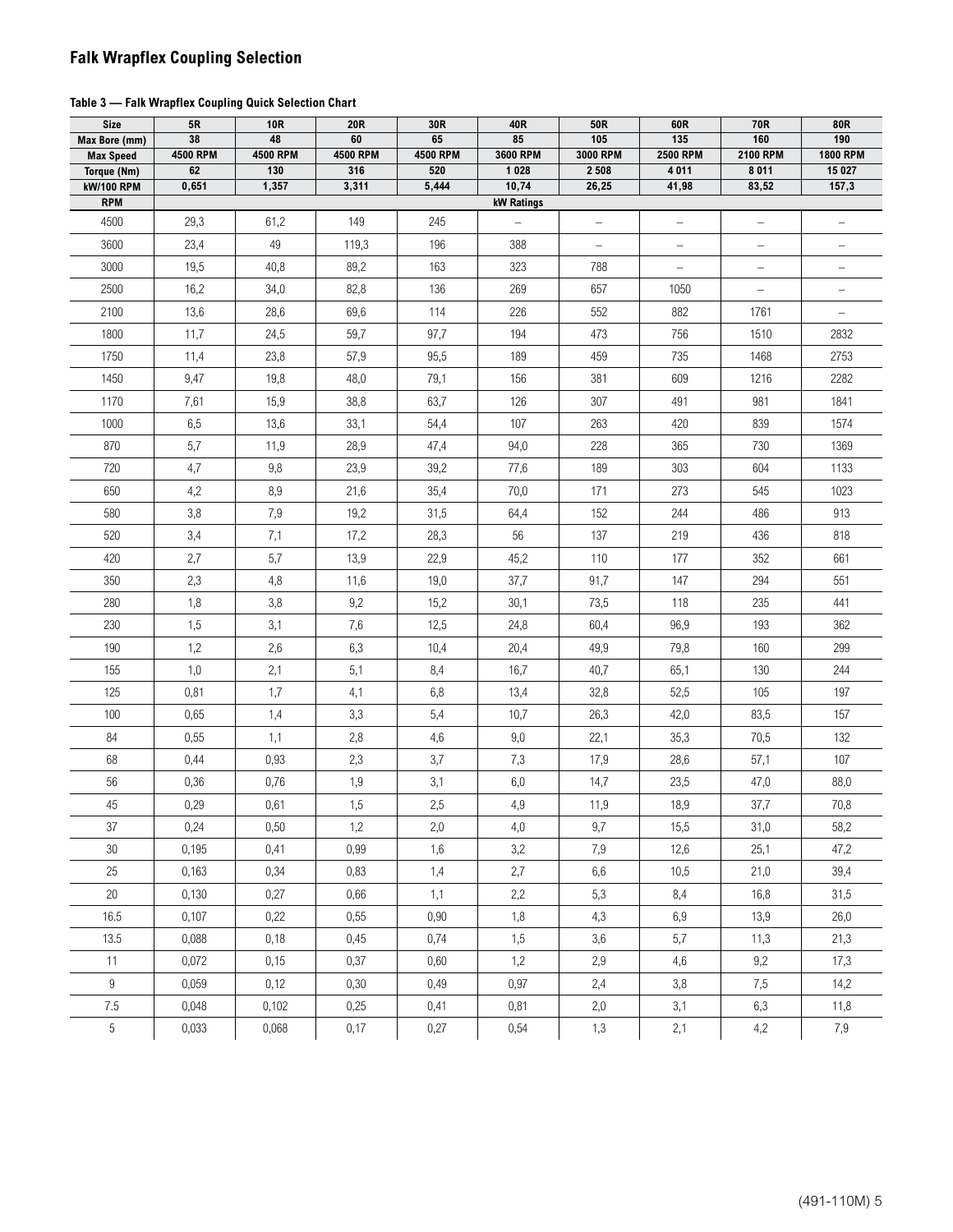### Table 4 — Flexible Coupling Service Factors for Motor  $\mathbb O$  and Turbine **Drives**

Service factors listed are typical values based on normal operation of the drive systems.

| Application                                      | Service<br>Factor | <b>Application</b>                         | Service<br>Factor |
|--------------------------------------------------|-------------------|--------------------------------------------|-------------------|
|                                                  |                   |                                            |                   |
| AGITATORS                                        |                   |                                            |                   |
| Vertical and Horizontal                          |                   | <b>LINE SHAFTS</b>                         |                   |
|                                                  |                   |                                            |                   |
|                                                  |                   | <b>MACHINE TOOLS</b>                       |                   |
| <b>BLOWERS</b>                                   |                   | Auxiliary and Traverse Drive 1.0           |                   |
|                                                  |                   | Bending Roll, Notching Press, Punch Press, |                   |
|                                                  |                   |                                            |                   |
|                                                  |                   |                                            |                   |
|                                                  |                   |                                            |                   |
|                                                  |                   | <b>METAL FORMING MACHINES</b>              |                   |
| <b>COMPRESSORS</b>                               |                   |                                            |                   |
|                                                  |                   |                                            |                   |
|                                                  |                   |                                            |                   |
|                                                  |                   | Farming Machine and Forming Mills 2.0      |                   |
| Reciprocating                                    |                   |                                            |                   |
| Direct Connected Refer to Factory                |                   |                                            |                   |
| Without Flywheel Refer to Factory                |                   |                                            |                   |
| 2 With Flywheel and Gear between Compressor      |                   |                                            |                   |
| and Prime Mover                                  |                   | <b>MIXERS</b> (see Agitators)              |                   |
| 1 cylinder, single acting3.0                     |                   |                                            |                   |
| 1 cylinder, double acting 3.0                    |                   |                                            |                   |
| 2 cylinders, single acting3.0                    |                   |                                            |                   |
| 2 cylinders, double acting3.0                    |                   |                                            |                   |
| 3 cylinders, single acting3.0                    |                   | <b>PULVERIZERS</b>                         |                   |
|                                                  |                   |                                            |                   |
| 4 or more cly., single act 1.75                  |                   |                                            |                   |
| 4 or more cyl., double act.  1.75                |                   | <b>PUMPS</b>                               |                   |
| <b>© CONVEYORS</b>                               |                   |                                            |                   |
| Apron, Assembly, Belt, Chain, Flight, Screw  1.0 |                   |                                            |                   |
|                                                  |                   | Frequent Speed Changes under Load 1.25     |                   |
| Live Roll, Shaker and Reciprocating3.0           |                   |                                            |                   |
| <b>34 CRANES AND HOIST</b>                       |                   |                                            |                   |
|                                                  |                   | Reciprocating, Plunger Piston              |                   |
|                                                  |                   |                                            |                   |
|                                                  |                   |                                            |                   |
|                                                  |                   |                                            |                   |
|                                                  |                   |                                            |                   |
| <b>ELEVATORS</b>                                 |                   | Screw Pump, Progressing Cavity 1.25        |                   |
| Bucket, Centrifugal Discharge  1.25              |                   |                                            |                   |
| Freight or Passenger  Not Approved               |                   | <b>SCREENS</b>                             |                   |
|                                                  |                   |                                            |                   |
|                                                  |                   |                                            |                   |
|                                                  |                   |                                            |                   |
| <b>FANS</b>                                      |                   |                                            |                   |
|                                                  |                   | SKI TOWS & LIFTS  Not Approved             |                   |
|                                                  |                   |                                            |                   |
| Forced Draft - Across the Line start 1.5         |                   |                                            |                   |
| Forced Draft Motor driven thru fluid             |                   |                                            |                   |
|                                                  |                   |                                            |                   |
|                                                  |                   | <b>WINCH. MANEUVERING</b>                  |                   |
| Induced Draft with damper control                |                   |                                            |                   |
|                                                  |                   |                                            |                   |
|                                                  |                   |                                            |                   |
| FEEDERS                                          |                   | WORK LIFT PLATFORMS  Not Approved          |                   |
|                                                  |                   |                                            |                   |
|                                                  |                   |                                            |                   |
| GENERATORS                                       |                   |                                            |                   |
|                                                  |                   |                                            |                   |
|                                                  |                   |                                            |                   |
|                                                  |                   |                                            |                   |

 For engine drives, refer to **Table 5**. Electric motors, generators, engines, compressors and other machines fitted with sleeves or straight roller bearings usually require limited end float couplings. If in doubt, provide axial clearances and centering forces to the Factory for a recommendation.

- **Example 3 For balanced opposed design, refer to the Factory.**<br>**9** If people are occasionally transported, refer to the
- If people are occasionally transported, refer to the Factory for the selection of the proper size coupling.
- For high peak load applications (such as Metal Rolling Mills) refer to the Factory.

#### **Table 5 — Engine Drive Service Factors**

Service Factors (S.F.) for engine drives are those required for applications where good flywheel regulation prevents torque fluctuations greater than ±20%. For drives where torque fluctuations are greater or where the operation is near a serious critical or torsional vibration, a mass elastic study is necessary.

| No. of<br><b>Cylinders</b> |      | 4 or 5 $\circledcirc$ |      | 6 or more <b>S</b> |      |  |      |  |  |  |  |
|----------------------------|------|-----------------------|------|--------------------|------|--|------|--|--|--|--|
| Table 4 S.F.               | 1.25 | 1.5                   | .75  |                    | . 25 |  |      |  |  |  |  |
| Engine S.F.                | 2.25 | 2.5                   | 2.75 | 1.5                | i.75 |  | 2.25 |  |  |  |  |

 To use **Table 5**, first determine application service factor from **Table 4**. Use that factor to determine Engine S.F. from **Table 5**. When service factor from **Table 4** is greater than 2.0, or where 1, 2, or 3 cylinder engines are involved, refer complete application details to Rexnord Engineering.

| Shear, Croppers Refer to Factory<br>AGGREGATE PROCESSING, CEMENT, MINING<br>KILNS; TUBE, ROD AND BALL MILLS<br>Direct or on L.S. shaft of Reducer,<br>with final drive Machined Spur Gears 2.0<br>Single Helical or Herringbone Gears 1.75<br>Soaking Pit Cover Drives -<br>Conveyors, Feeders, Screens,<br>Unscramblers (Billet Bundle Busters)2.0<br>OIL INDUSTRY<br>Oilwell Pumping (not over 150% peak torque)  2.0<br><b>BREWING AND DISTILLING</b><br>Bottle and Can Filling Machines  1.0<br>PAPER MILLS<br>Scale Hopper, Frequent Peaks 1.75<br>Barking Drum<br><b>CLAY WORKING INDUSTRY</b><br>L.S. shaft of reducer with final drive - Helical<br>Brick Press, Briquette Machine, Clay Working<br><b>DREDGES</b><br>FOOD INDUSTRY<br>Dough Mixer, Meat Grinder 1.75<br><b>LUMBER</b><br>Gang Saw (Reciprocating) Refer to Factory<br>Stock Chest, Washer, Thickener 1.5<br>Stock Pumps, Centrifugal<br>Frequent Speed Changes Under Load  1.25<br><b>RUBBER INDUSTRY</b><br>4 METAL ROLLING MILLS<br>Coilers (Up or Down) Cold Mills only 1.5<br>Mixing Mill, Refiner or Sheeter<br>Coke Plants<br>Pusher or Larry Car Traction Drive3.0<br>Cold Mills - Strip Mills Refer to Factory<br>Tire & Tube Press Opener (Peak Torque) 1.0<br>Warming Mill<br>Three or more Mills in line 1.75<br>SEWAGE DISPOSAL EQUIPMENT<br>Bar Screen, Chemical Feeders, Collectors,<br>Hot Mills -<br>Strip or Sheet Mills Refer to Factory<br>Dewatering Screen, Grit Collector 1.0<br>Reversing Blooming Refer to Factory<br>JGAR INDUSTRY<br>Slabbing Mills Refer to Factory<br>Edger Drives Refer to Factory<br>Mill Stands, Turbine Driver with all Helical<br>Merchant Mills Refer to Factory<br>Electric Drive or Steam Engine Drive with Helical,<br>Mill Tables<br>Herringbone, or Spur Gears<br>Roughing Breakdown Mills3.0<br>Hot Bed or Transfer, non-reversing  1.5<br><b>TEXTILE INDUSTRY</b><br>Runout, non-reversing, non-plugging2.0<br>Seamless Tube Mills<br>Knitting Machine Refer to Factory<br>Spinner, Tenter Frame, Winder 1.5 | Industry | Service<br>Factor | <b>Industry</b> | Service<br>Factor |
|------------------------------------------------------------------------------------------------------------------------------------------------------------------------------------------------------------------------------------------------------------------------------------------------------------------------------------------------------------------------------------------------------------------------------------------------------------------------------------------------------------------------------------------------------------------------------------------------------------------------------------------------------------------------------------------------------------------------------------------------------------------------------------------------------------------------------------------------------------------------------------------------------------------------------------------------------------------------------------------------------------------------------------------------------------------------------------------------------------------------------------------------------------------------------------------------------------------------------------------------------------------------------------------------------------------------------------------------------------------------------------------------------------------------------------------------------------------------------------------------------------------------------------------------------------------------------------------------------------------------------------------------------------------------------------------------------------------------------------------------------------------------------------------------------------------------------------------------------------------------------------------------------------------------------------------------------------------------------------------------------------------------------------------------|----------|-------------------|-----------------|-------------------|
|                                                                                                                                                                                                                                                                                                                                                                                                                                                                                                                                                                                                                                                                                                                                                                                                                                                                                                                                                                                                                                                                                                                                                                                                                                                                                                                                                                                                                                                                                                                                                                                                                                                                                                                                                                                                                                                                                                                                                                                                                                                |          |                   |                 |                   |
|                                                                                                                                                                                                                                                                                                                                                                                                                                                                                                                                                                                                                                                                                                                                                                                                                                                                                                                                                                                                                                                                                                                                                                                                                                                                                                                                                                                                                                                                                                                                                                                                                                                                                                                                                                                                                                                                                                                                                                                                                                                |          |                   |                 |                   |
|                                                                                                                                                                                                                                                                                                                                                                                                                                                                                                                                                                                                                                                                                                                                                                                                                                                                                                                                                                                                                                                                                                                                                                                                                                                                                                                                                                                                                                                                                                                                                                                                                                                                                                                                                                                                                                                                                                                                                                                                                                                |          |                   |                 |                   |
|                                                                                                                                                                                                                                                                                                                                                                                                                                                                                                                                                                                                                                                                                                                                                                                                                                                                                                                                                                                                                                                                                                                                                                                                                                                                                                                                                                                                                                                                                                                                                                                                                                                                                                                                                                                                                                                                                                                                                                                                                                                |          |                   |                 |                   |
|                                                                                                                                                                                                                                                                                                                                                                                                                                                                                                                                                                                                                                                                                                                                                                                                                                                                                                                                                                                                                                                                                                                                                                                                                                                                                                                                                                                                                                                                                                                                                                                                                                                                                                                                                                                                                                                                                                                                                                                                                                                |          |                   |                 |                   |
|                                                                                                                                                                                                                                                                                                                                                                                                                                                                                                                                                                                                                                                                                                                                                                                                                                                                                                                                                                                                                                                                                                                                                                                                                                                                                                                                                                                                                                                                                                                                                                                                                                                                                                                                                                                                                                                                                                                                                                                                                                                |          |                   |                 |                   |
|                                                                                                                                                                                                                                                                                                                                                                                                                                                                                                                                                                                                                                                                                                                                                                                                                                                                                                                                                                                                                                                                                                                                                                                                                                                                                                                                                                                                                                                                                                                                                                                                                                                                                                                                                                                                                                                                                                                                                                                                                                                |          |                   |                 |                   |
|                                                                                                                                                                                                                                                                                                                                                                                                                                                                                                                                                                                                                                                                                                                                                                                                                                                                                                                                                                                                                                                                                                                                                                                                                                                                                                                                                                                                                                                                                                                                                                                                                                                                                                                                                                                                                                                                                                                                                                                                                                                |          |                   |                 |                   |
|                                                                                                                                                                                                                                                                                                                                                                                                                                                                                                                                                                                                                                                                                                                                                                                                                                                                                                                                                                                                                                                                                                                                                                                                                                                                                                                                                                                                                                                                                                                                                                                                                                                                                                                                                                                                                                                                                                                                                                                                                                                |          |                   |                 |                   |
|                                                                                                                                                                                                                                                                                                                                                                                                                                                                                                                                                                                                                                                                                                                                                                                                                                                                                                                                                                                                                                                                                                                                                                                                                                                                                                                                                                                                                                                                                                                                                                                                                                                                                                                                                                                                                                                                                                                                                                                                                                                |          |                   |                 |                   |
|                                                                                                                                                                                                                                                                                                                                                                                                                                                                                                                                                                                                                                                                                                                                                                                                                                                                                                                                                                                                                                                                                                                                                                                                                                                                                                                                                                                                                                                                                                                                                                                                                                                                                                                                                                                                                                                                                                                                                                                                                                                |          |                   |                 |                   |
|                                                                                                                                                                                                                                                                                                                                                                                                                                                                                                                                                                                                                                                                                                                                                                                                                                                                                                                                                                                                                                                                                                                                                                                                                                                                                                                                                                                                                                                                                                                                                                                                                                                                                                                                                                                                                                                                                                                                                                                                                                                |          |                   |                 |                   |
|                                                                                                                                                                                                                                                                                                                                                                                                                                                                                                                                                                                                                                                                                                                                                                                                                                                                                                                                                                                                                                                                                                                                                                                                                                                                                                                                                                                                                                                                                                                                                                                                                                                                                                                                                                                                                                                                                                                                                                                                                                                |          |                   |                 |                   |
|                                                                                                                                                                                                                                                                                                                                                                                                                                                                                                                                                                                                                                                                                                                                                                                                                                                                                                                                                                                                                                                                                                                                                                                                                                                                                                                                                                                                                                                                                                                                                                                                                                                                                                                                                                                                                                                                                                                                                                                                                                                |          |                   |                 |                   |
|                                                                                                                                                                                                                                                                                                                                                                                                                                                                                                                                                                                                                                                                                                                                                                                                                                                                                                                                                                                                                                                                                                                                                                                                                                                                                                                                                                                                                                                                                                                                                                                                                                                                                                                                                                                                                                                                                                                                                                                                                                                |          |                   |                 |                   |
|                                                                                                                                                                                                                                                                                                                                                                                                                                                                                                                                                                                                                                                                                                                                                                                                                                                                                                                                                                                                                                                                                                                                                                                                                                                                                                                                                                                                                                                                                                                                                                                                                                                                                                                                                                                                                                                                                                                                                                                                                                                |          |                   |                 |                   |
|                                                                                                                                                                                                                                                                                                                                                                                                                                                                                                                                                                                                                                                                                                                                                                                                                                                                                                                                                                                                                                                                                                                                                                                                                                                                                                                                                                                                                                                                                                                                                                                                                                                                                                                                                                                                                                                                                                                                                                                                                                                |          |                   |                 |                   |
|                                                                                                                                                                                                                                                                                                                                                                                                                                                                                                                                                                                                                                                                                                                                                                                                                                                                                                                                                                                                                                                                                                                                                                                                                                                                                                                                                                                                                                                                                                                                                                                                                                                                                                                                                                                                                                                                                                                                                                                                                                                |          |                   |                 |                   |
|                                                                                                                                                                                                                                                                                                                                                                                                                                                                                                                                                                                                                                                                                                                                                                                                                                                                                                                                                                                                                                                                                                                                                                                                                                                                                                                                                                                                                                                                                                                                                                                                                                                                                                                                                                                                                                                                                                                                                                                                                                                |          |                   |                 |                   |
|                                                                                                                                                                                                                                                                                                                                                                                                                                                                                                                                                                                                                                                                                                                                                                                                                                                                                                                                                                                                                                                                                                                                                                                                                                                                                                                                                                                                                                                                                                                                                                                                                                                                                                                                                                                                                                                                                                                                                                                                                                                |          |                   |                 |                   |
|                                                                                                                                                                                                                                                                                                                                                                                                                                                                                                                                                                                                                                                                                                                                                                                                                                                                                                                                                                                                                                                                                                                                                                                                                                                                                                                                                                                                                                                                                                                                                                                                                                                                                                                                                                                                                                                                                                                                                                                                                                                |          |                   |                 |                   |
|                                                                                                                                                                                                                                                                                                                                                                                                                                                                                                                                                                                                                                                                                                                                                                                                                                                                                                                                                                                                                                                                                                                                                                                                                                                                                                                                                                                                                                                                                                                                                                                                                                                                                                                                                                                                                                                                                                                                                                                                                                                |          |                   |                 |                   |
|                                                                                                                                                                                                                                                                                                                                                                                                                                                                                                                                                                                                                                                                                                                                                                                                                                                                                                                                                                                                                                                                                                                                                                                                                                                                                                                                                                                                                                                                                                                                                                                                                                                                                                                                                                                                                                                                                                                                                                                                                                                |          |                   |                 |                   |
|                                                                                                                                                                                                                                                                                                                                                                                                                                                                                                                                                                                                                                                                                                                                                                                                                                                                                                                                                                                                                                                                                                                                                                                                                                                                                                                                                                                                                                                                                                                                                                                                                                                                                                                                                                                                                                                                                                                                                                                                                                                |          |                   |                 |                   |
|                                                                                                                                                                                                                                                                                                                                                                                                                                                                                                                                                                                                                                                                                                                                                                                                                                                                                                                                                                                                                                                                                                                                                                                                                                                                                                                                                                                                                                                                                                                                                                                                                                                                                                                                                                                                                                                                                                                                                                                                                                                |          |                   |                 |                   |
|                                                                                                                                                                                                                                                                                                                                                                                                                                                                                                                                                                                                                                                                                                                                                                                                                                                                                                                                                                                                                                                                                                                                                                                                                                                                                                                                                                                                                                                                                                                                                                                                                                                                                                                                                                                                                                                                                                                                                                                                                                                |          |                   |                 |                   |
|                                                                                                                                                                                                                                                                                                                                                                                                                                                                                                                                                                                                                                                                                                                                                                                                                                                                                                                                                                                                                                                                                                                                                                                                                                                                                                                                                                                                                                                                                                                                                                                                                                                                                                                                                                                                                                                                                                                                                                                                                                                |          |                   |                 |                   |
|                                                                                                                                                                                                                                                                                                                                                                                                                                                                                                                                                                                                                                                                                                                                                                                                                                                                                                                                                                                                                                                                                                                                                                                                                                                                                                                                                                                                                                                                                                                                                                                                                                                                                                                                                                                                                                                                                                                                                                                                                                                |          |                   |                 |                   |
|                                                                                                                                                                                                                                                                                                                                                                                                                                                                                                                                                                                                                                                                                                                                                                                                                                                                                                                                                                                                                                                                                                                                                                                                                                                                                                                                                                                                                                                                                                                                                                                                                                                                                                                                                                                                                                                                                                                                                                                                                                                |          |                   |                 |                   |
|                                                                                                                                                                                                                                                                                                                                                                                                                                                                                                                                                                                                                                                                                                                                                                                                                                                                                                                                                                                                                                                                                                                                                                                                                                                                                                                                                                                                                                                                                                                                                                                                                                                                                                                                                                                                                                                                                                                                                                                                                                                |          |                   |                 |                   |
|                                                                                                                                                                                                                                                                                                                                                                                                                                                                                                                                                                                                                                                                                                                                                                                                                                                                                                                                                                                                                                                                                                                                                                                                                                                                                                                                                                                                                                                                                                                                                                                                                                                                                                                                                                                                                                                                                                                                                                                                                                                |          |                   |                 |                   |
|                                                                                                                                                                                                                                                                                                                                                                                                                                                                                                                                                                                                                                                                                                                                                                                                                                                                                                                                                                                                                                                                                                                                                                                                                                                                                                                                                                                                                                                                                                                                                                                                                                                                                                                                                                                                                                                                                                                                                                                                                                                |          |                   |                 |                   |
|                                                                                                                                                                                                                                                                                                                                                                                                                                                                                                                                                                                                                                                                                                                                                                                                                                                                                                                                                                                                                                                                                                                                                                                                                                                                                                                                                                                                                                                                                                                                                                                                                                                                                                                                                                                                                                                                                                                                                                                                                                                |          |                   |                 |                   |
|                                                                                                                                                                                                                                                                                                                                                                                                                                                                                                                                                                                                                                                                                                                                                                                                                                                                                                                                                                                                                                                                                                                                                                                                                                                                                                                                                                                                                                                                                                                                                                                                                                                                                                                                                                                                                                                                                                                                                                                                                                                |          |                   |                 |                   |
|                                                                                                                                                                                                                                                                                                                                                                                                                                                                                                                                                                                                                                                                                                                                                                                                                                                                                                                                                                                                                                                                                                                                                                                                                                                                                                                                                                                                                                                                                                                                                                                                                                                                                                                                                                                                                                                                                                                                                                                                                                                |          |                   |                 |                   |
|                                                                                                                                                                                                                                                                                                                                                                                                                                                                                                                                                                                                                                                                                                                                                                                                                                                                                                                                                                                                                                                                                                                                                                                                                                                                                                                                                                                                                                                                                                                                                                                                                                                                                                                                                                                                                                                                                                                                                                                                                                                |          |                   |                 |                   |
|                                                                                                                                                                                                                                                                                                                                                                                                                                                                                                                                                                                                                                                                                                                                                                                                                                                                                                                                                                                                                                                                                                                                                                                                                                                                                                                                                                                                                                                                                                                                                                                                                                                                                                                                                                                                                                                                                                                                                                                                                                                |          |                   |                 |                   |
|                                                                                                                                                                                                                                                                                                                                                                                                                                                                                                                                                                                                                                                                                                                                                                                                                                                                                                                                                                                                                                                                                                                                                                                                                                                                                                                                                                                                                                                                                                                                                                                                                                                                                                                                                                                                                                                                                                                                                                                                                                                |          |                   |                 |                   |
|                                                                                                                                                                                                                                                                                                                                                                                                                                                                                                                                                                                                                                                                                                                                                                                                                                                                                                                                                                                                                                                                                                                                                                                                                                                                                                                                                                                                                                                                                                                                                                                                                                                                                                                                                                                                                                                                                                                                                                                                                                                |          |                   |                 |                   |
|                                                                                                                                                                                                                                                                                                                                                                                                                                                                                                                                                                                                                                                                                                                                                                                                                                                                                                                                                                                                                                                                                                                                                                                                                                                                                                                                                                                                                                                                                                                                                                                                                                                                                                                                                                                                                                                                                                                                                                                                                                                |          |                   |                 |                   |
|                                                                                                                                                                                                                                                                                                                                                                                                                                                                                                                                                                                                                                                                                                                                                                                                                                                                                                                                                                                                                                                                                                                                                                                                                                                                                                                                                                                                                                                                                                                                                                                                                                                                                                                                                                                                                                                                                                                                                                                                                                                |          |                   |                 |                   |
|                                                                                                                                                                                                                                                                                                                                                                                                                                                                                                                                                                                                                                                                                                                                                                                                                                                                                                                                                                                                                                                                                                                                                                                                                                                                                                                                                                                                                                                                                                                                                                                                                                                                                                                                                                                                                                                                                                                                                                                                                                                |          |                   |                 |                   |
|                                                                                                                                                                                                                                                                                                                                                                                                                                                                                                                                                                                                                                                                                                                                                                                                                                                                                                                                                                                                                                                                                                                                                                                                                                                                                                                                                                                                                                                                                                                                                                                                                                                                                                                                                                                                                                                                                                                                                                                                                                                |          |                   |                 |                   |
|                                                                                                                                                                                                                                                                                                                                                                                                                                                                                                                                                                                                                                                                                                                                                                                                                                                                                                                                                                                                                                                                                                                                                                                                                                                                                                                                                                                                                                                                                                                                                                                                                                                                                                                                                                                                                                                                                                                                                                                                                                                |          |                   |                 |                   |
|                                                                                                                                                                                                                                                                                                                                                                                                                                                                                                                                                                                                                                                                                                                                                                                                                                                                                                                                                                                                                                                                                                                                                                                                                                                                                                                                                                                                                                                                                                                                                                                                                                                                                                                                                                                                                                                                                                                                                                                                                                                |          |                   |                 |                   |
|                                                                                                                                                                                                                                                                                                                                                                                                                                                                                                                                                                                                                                                                                                                                                                                                                                                                                                                                                                                                                                                                                                                                                                                                                                                                                                                                                                                                                                                                                                                                                                                                                                                                                                                                                                                                                                                                                                                                                                                                                                                |          |                   |                 |                   |
|                                                                                                                                                                                                                                                                                                                                                                                                                                                                                                                                                                                                                                                                                                                                                                                                                                                                                                                                                                                                                                                                                                                                                                                                                                                                                                                                                                                                                                                                                                                                                                                                                                                                                                                                                                                                                                                                                                                                                                                                                                                |          |                   |                 |                   |
|                                                                                                                                                                                                                                                                                                                                                                                                                                                                                                                                                                                                                                                                                                                                                                                                                                                                                                                                                                                                                                                                                                                                                                                                                                                                                                                                                                                                                                                                                                                                                                                                                                                                                                                                                                                                                                                                                                                                                                                                                                                |          |                   |                 |                   |
|                                                                                                                                                                                                                                                                                                                                                                                                                                                                                                                                                                                                                                                                                                                                                                                                                                                                                                                                                                                                                                                                                                                                                                                                                                                                                                                                                                                                                                                                                                                                                                                                                                                                                                                                                                                                                                                                                                                                                                                                                                                |          |                   |                 |                   |
|                                                                                                                                                                                                                                                                                                                                                                                                                                                                                                                                                                                                                                                                                                                                                                                                                                                                                                                                                                                                                                                                                                                                                                                                                                                                                                                                                                                                                                                                                                                                                                                                                                                                                                                                                                                                                                                                                                                                                                                                                                                |          |                   |                 |                   |
|                                                                                                                                                                                                                                                                                                                                                                                                                                                                                                                                                                                                                                                                                                                                                                                                                                                                                                                                                                                                                                                                                                                                                                                                                                                                                                                                                                                                                                                                                                                                                                                                                                                                                                                                                                                                                                                                                                                                                                                                                                                |          |                   |                 |                   |
|                                                                                                                                                                                                                                                                                                                                                                                                                                                                                                                                                                                                                                                                                                                                                                                                                                                                                                                                                                                                                                                                                                                                                                                                                                                                                                                                                                                                                                                                                                                                                                                                                                                                                                                                                                                                                                                                                                                                                                                                                                                |          |                   |                 |                   |
|                                                                                                                                                                                                                                                                                                                                                                                                                                                                                                                                                                                                                                                                                                                                                                                                                                                                                                                                                                                                                                                                                                                                                                                                                                                                                                                                                                                                                                                                                                                                                                                                                                                                                                                                                                                                                                                                                                                                                                                                                                                |          |                   |                 |                   |
|                                                                                                                                                                                                                                                                                                                                                                                                                                                                                                                                                                                                                                                                                                                                                                                                                                                                                                                                                                                                                                                                                                                                                                                                                                                                                                                                                                                                                                                                                                                                                                                                                                                                                                                                                                                                                                                                                                                                                                                                                                                |          |                   |                 |                   |
|                                                                                                                                                                                                                                                                                                                                                                                                                                                                                                                                                                                                                                                                                                                                                                                                                                                                                                                                                                                                                                                                                                                                                                                                                                                                                                                                                                                                                                                                                                                                                                                                                                                                                                                                                                                                                                                                                                                                                                                                                                                |          |                   |                 |                   |
|                                                                                                                                                                                                                                                                                                                                                                                                                                                                                                                                                                                                                                                                                                                                                                                                                                                                                                                                                                                                                                                                                                                                                                                                                                                                                                                                                                                                                                                                                                                                                                                                                                                                                                                                                                                                                                                                                                                                                                                                                                                |          |                   |                 |                   |
|                                                                                                                                                                                                                                                                                                                                                                                                                                                                                                                                                                                                                                                                                                                                                                                                                                                                                                                                                                                                                                                                                                                                                                                                                                                                                                                                                                                                                                                                                                                                                                                                                                                                                                                                                                                                                                                                                                                                                                                                                                                |          |                   |                 |                   |
|                                                                                                                                                                                                                                                                                                                                                                                                                                                                                                                                                                                                                                                                                                                                                                                                                                                                                                                                                                                                                                                                                                                                                                                                                                                                                                                                                                                                                                                                                                                                                                                                                                                                                                                                                                                                                                                                                                                                                                                                                                                |          |                   |                 |                   |
|                                                                                                                                                                                                                                                                                                                                                                                                                                                                                                                                                                                                                                                                                                                                                                                                                                                                                                                                                                                                                                                                                                                                                                                                                                                                                                                                                                                                                                                                                                                                                                                                                                                                                                                                                                                                                                                                                                                                                                                                                                                |          |                   |                 |                   |
|                                                                                                                                                                                                                                                                                                                                                                                                                                                                                                                                                                                                                                                                                                                                                                                                                                                                                                                                                                                                                                                                                                                                                                                                                                                                                                                                                                                                                                                                                                                                                                                                                                                                                                                                                                                                                                                                                                                                                                                                                                                |          |                   |                 |                   |
|                                                                                                                                                                                                                                                                                                                                                                                                                                                                                                                                                                                                                                                                                                                                                                                                                                                                                                                                                                                                                                                                                                                                                                                                                                                                                                                                                                                                                                                                                                                                                                                                                                                                                                                                                                                                                                                                                                                                                                                                                                                |          |                   |                 |                   |
|                                                                                                                                                                                                                                                                                                                                                                                                                                                                                                                                                                                                                                                                                                                                                                                                                                                                                                                                                                                                                                                                                                                                                                                                                                                                                                                                                                                                                                                                                                                                                                                                                                                                                                                                                                                                                                                                                                                                                                                                                                                |          |                   |                 |                   |
|                                                                                                                                                                                                                                                                                                                                                                                                                                                                                                                                                                                                                                                                                                                                                                                                                                                                                                                                                                                                                                                                                                                                                                                                                                                                                                                                                                                                                                                                                                                                                                                                                                                                                                                                                                                                                                                                                                                                                                                                                                                |          |                   |                 |                   |
|                                                                                                                                                                                                                                                                                                                                                                                                                                                                                                                                                                                                                                                                                                                                                                                                                                                                                                                                                                                                                                                                                                                                                                                                                                                                                                                                                                                                                                                                                                                                                                                                                                                                                                                                                                                                                                                                                                                                                                                                                                                |          |                   |                 |                   |
|                                                                                                                                                                                                                                                                                                                                                                                                                                                                                                                                                                                                                                                                                                                                                                                                                                                                                                                                                                                                                                                                                                                                                                                                                                                                                                                                                                                                                                                                                                                                                                                                                                                                                                                                                                                                                                                                                                                                                                                                                                                |          |                   |                 |                   |

 $\dots 1.0$ 

 $\frac{175}{1.75}$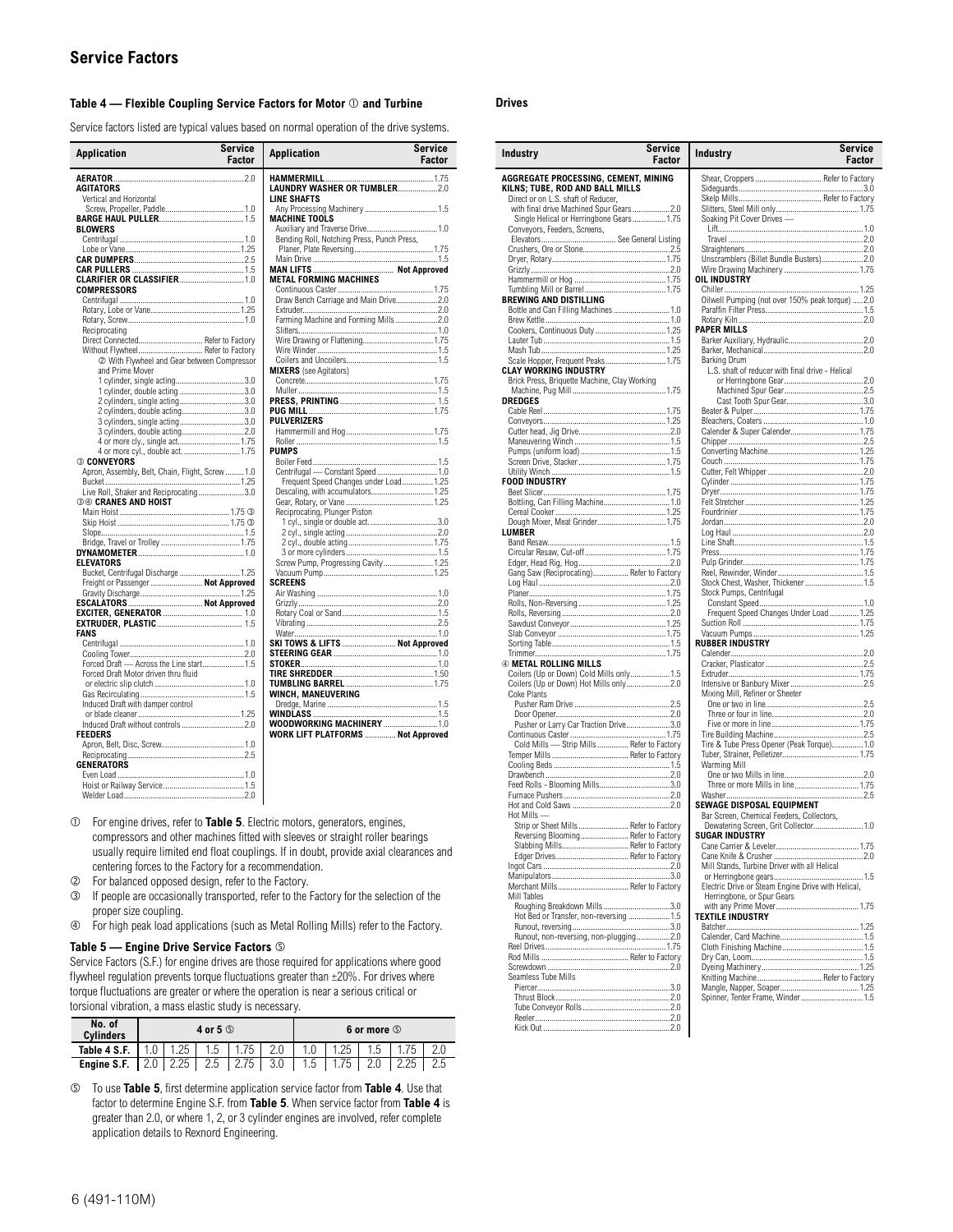

| Cplg                   | Torque         | Allow               |                    | <b>Max</b>                   | Cplg Wt (kg) 3           |                       | A                        |                                      | AA                       |                                      |       |                 |       |       |       |      |      |      |      |              |                 | <b>Cover Fasteners</b><br>6 |
|------------------------|----------------|---------------------|--------------------|------------------------------|--------------------------|-----------------------|--------------------------|--------------------------------------|--------------------------|--------------------------------------|-------|-----------------|-------|-------|-------|------|------|------|------|--------------|-----------------|-----------------------------|
| <b>Size</b><br>$\circ$ | Rating<br>(Nm) | Speed<br><b>RPM</b> | Min<br><b>Bore</b> | <b>Bore</b><br>$\circled{2}$ | <b>Nylon</b><br>Cover    | Steel<br>Cover<br>(4) | <b>Nylon</b><br>Cover    | <b>Steel</b><br>Cover<br>$\circledA$ | <b>Nylon</b><br>Cover    | <b>Steel</b><br>Cover<br>$\circledA$ | B     | BE <sup>O</sup> | C     | D     | F     | н    |      | s    |      | <b>GAP</b> © | <b>Size</b>     | Allen<br>Wrench             |
| 5R                     | 62             | 4500                | 12,7               | 38,00                        | 1,35                     | <b>.49</b>            | 76,5                     | 76,5                                 | 80,5                     | 80,4                                 | 71,9  | 19,8            | 25,9  | 59,9  | 64,0  | 15,0 | 23.1 | 16   | 8.9  | 2,00         | M <sub>4</sub>  | M2,5                        |
| 10 <sub>R</sub>        | 130            | 4500                | 15,88              | 48,00                        | 2,49                     | 2,72                  | 90,4                     | 90,4                                 | 94,5                     | 94,4                                 | 91,9  | 23,9            | 34,0  | 72,1  | 75,9  | 19,1 | 27,9 | 22,4 | 10,9 | 2,00         | M4              | M2,5                        |
| 20R                    | 316            | 4500                | 19,05              | 60,00                        | 5,64                     | 6,09                  | 126                      | 124                                  | 132                      | 130                                  | 121,9 | 32,0            | 45,0  | 91.9  | 102,1 | 24,9 | 37,1 | 25,4 | 15,0 | 2,00         | M <sub>6</sub>  | M4                          |
| 30R                    | 520            | 4500                | 25,4               | 65,00                        | 9,41                     | 10                    | 146,6                    | 143                                  | 153                      | 149                                  | 151,9 | 36,1            | 57,9  | 104.9 | 118,1 | 29   | 41,9 | 31,8 | 17,0 | 2,00         | M <sub>6</sub>  | M4                          |
| 40R                    | 1028           | 3600                | 28,58              | 85,00                        | 17,1                     | 18.1                  | 182,1                    | 177                                  | 190                      | 185                                  | 181.1 | 47,0            | 67,1  | 130   | 150,1 | 34   | 54,6 | 41,4 | 21,1 | 5,00         | M <sub>8</sub>  | M <sub>5</sub>              |
| 50R                    | 2508           | 3000                | 31,75              | 105,00                       | 35,8                     | 37,7                  | 230,9                    | 224                                  | 239                      | 232                                  | 214,9 | 60,7            | 77,0  | 178,1 | 190   | 46   | 69,6 | 44,5 | 27,9 | 5,00         | M <sub>8</sub>  | M <sub>5</sub>              |
| 60R                    | 401'           | 2500                | 50,8               | 135,00                       | $\overline{\phantom{0}}$ | 66,4                  | $\overline{\phantom{0}}$ | 267                                  | $\overline{\phantom{0}}$ | 278                                  | 275,3 | 75,4            | 100.7 | 209,6 | 228,1 | 60,2 | 67,1 |      | 35,3 | 5,00         | M10             | M <sub>6</sub>              |
| 70R                    | $801 -$        | 2100                | 69,85              | 160,00                       | $\overline{\phantom{0}}$ | 111                   | -                        | 310                                  |                          | 321                                  | 324,1 | 84,1            | 119,9 | 251   | 270   | 69,6 | 74,9 |      | 39,6 | 5,00         | M <sub>10</sub> | M <sub>6</sub>              |
| 80R                    | 15027          | 1800                | 85,73              | 190,00                       | -                        | 166                   | -                        | 370                                  |                          | 381                                  | 376,9 | 97,0            | 140   | 270   | 327,9 | 83,3 | 85.7 |      | 45,5 | 6,00         | M <sub>10</sub> | M <sub>6</sub>              |

Wrapflex is a metric product. Metric to inch conversions may not be direct. Dimensions are for reference only and are subject to change without notice unless certified.

 $\oslash$  AGMA Class 1 clearance fit bores are standard for Sizes 5R thru 50R, with two setscrews (one over keyway and one at 90°). Interference fit bores and one setscrew over keyway is standard for 60 thru 80R. Long hubs and interference fits are available and recommended when at or near maximum bore and: a) Number of start/stop cycles exceeds 10 per hour; or b) Application service factor = 2.0 or higher.

 Coupling assembly weight is based on "no bore" hubs. For coupling assembly weight and bored hubs, subtract the following value for each hub: (5,08)(Bore)2(C) kg Bore in "millimeters".

 Nylon cover is standard on Sizes 5R thru 50R, with an epoxy-coated steel cover as an option. Epoxy-coated steel cover is standard on Sizes 60R thru 80R, with no option for nylon cover.

 "BE" = Standard "Distance Between Shaft Ends" with hubs mounted flush to the shaft ends. "GAP" = Minimum allowable "Distance Between Shaft Ends". Any shaft end spacing between the "GAP" and "BE" dimensions is acceptable. However, if utilizing a shaft end spacing less than the "BE" dimension, the key should not extend beyond the hub face in order to prevent potential interference with the flex element.

Cover fasteners are stainless steel, socket button head cap screws, per ISO 7380-A2. Two cap screws per coupling assembly.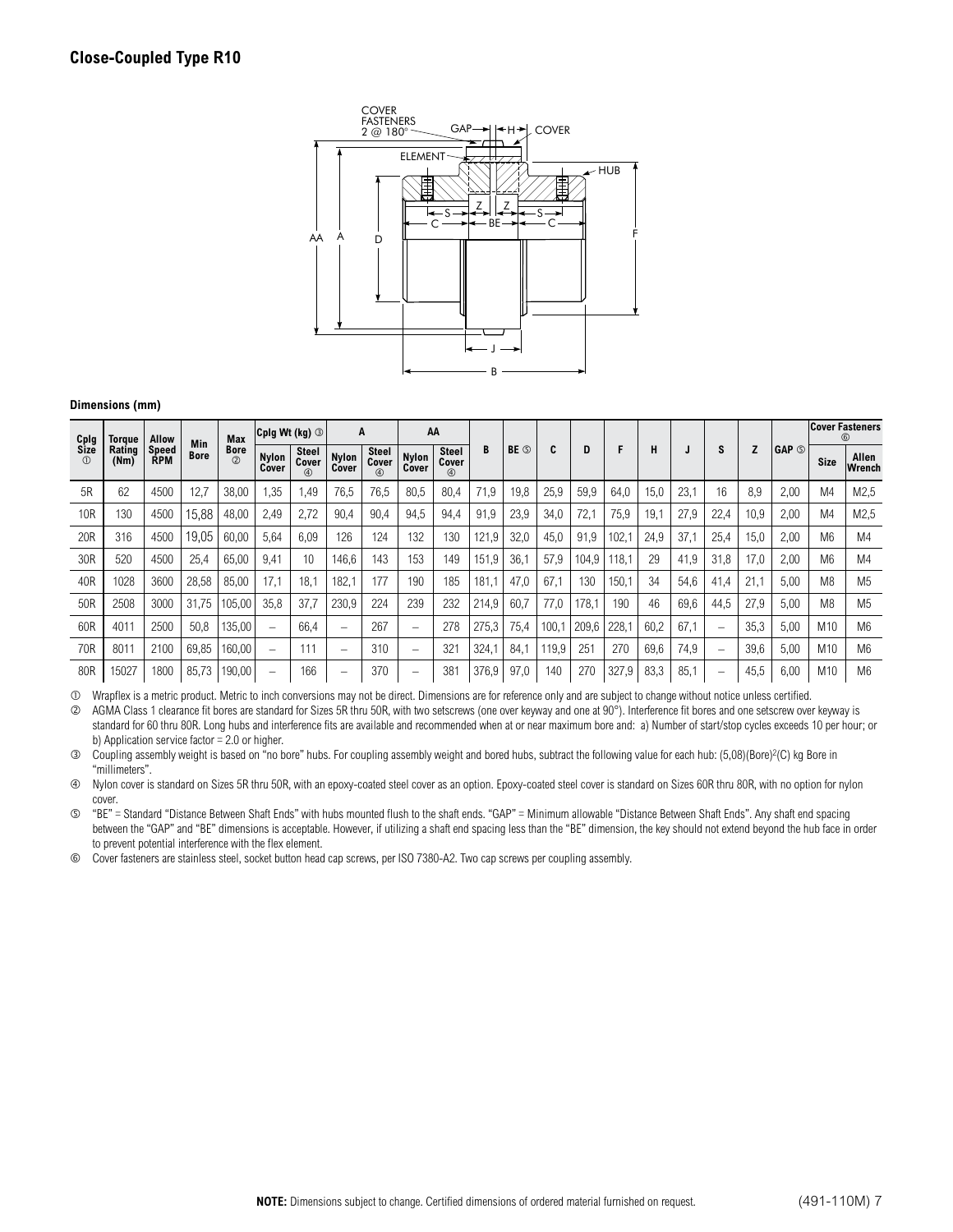

|                 | <b>Bushing Size</b><br><b>Coupling Size</b> | Torque Rating 1 | Kw per 100      | <b>Max RPM</b> | Max Bore $\mathbb O$   Min Bore $\mathbb O$ |    |                  | <b>Coupling Weight without Bushing</b> | <b>GAP</b> | BE   |
|-----------------|---------------------------------------------|-----------------|-----------------|----------------|---------------------------------------------|----|------------------|----------------------------------------|------------|------|
|                 |                                             | (Nm)            | <b>RPM</b>      |                |                                             |    | Nylon Cover (kg) | <b>Steel Cover (kg)</b>                |            |      |
| 5R              | JA                                          | 62              | 0,65            | 4500           | 30                                          | 15 | 0,968            |                                        |            | 20   |
| 10 <sub>R</sub> | JA                                          | 113             | . 18            | 4500           | 30                                          | 15 | .59              | .81                                    |            | 24   |
| 20R             | <b>SD</b>                                   | 316             | $3.3^{\circ}$   | 4500           | 43                                          | 24 | 3,06             | 3,54                                   |            | 32   |
| 30R             | <b>SD</b>                                   | 520             | 5.44            | 4500           | 43                                          | 24 | 4,64             | 5,27                                   |            | 36   |
| 40R             | <b>QF</b>                                   | 1028            | 10,8            | 3600           | 63                                          | 28 | 7.73             | 8,73                                   |            | 47   |
| 50R             |                                             | 2260            | 23.             | 3000           | 89                                          | 35 | 17,5             | 19,4                                   |            | 61   |
| 60R             |                                             | 4011            | 42              | 2500           | 114                                         | 50 | <b>NA</b>        | 39,2                                   |            | 75,4 |
| 70R             |                                             | 5085            | 53              | 2100           | 114                                         | 50 | <b>NA</b>        | 64,5                                   |            | 84,4 |
| 80R             | M ②                                         | 9600            | 10 <sup>1</sup> | 1800           | 139                                         | 80 | <b>NA</b>        | 115,5                                  |            | 96,8 |

|                      |                 | <b>Cover Fasteners 3</b> | <b>Bushing</b>                             |                                                       |                |                          |                 |                 |               |
|----------------------|-----------------|--------------------------|--------------------------------------------|-------------------------------------------------------|----------------|--------------------------|-----------------|-----------------|---------------|
| <b>Coupling Size</b> | <b>Size</b>     | <b>Hex Tool</b>          | <b>Fasteners</b> 3<br><b>Inch Hardware</b> | AA - Nylon Cover   AA - Steel Cover   A - Nylon Cover |                |                          | A - Steel Cover | $AF$ $\odot$    | В             |
| 5R                   | M <sub>4</sub>  | M2,5                     | #10-24 x 1.00                              | 80,5                                                  | 80,4           | 76,5                     | 76,5            | 50,8            | 71,9          |
| <b>10R</b>           | M <sub>4</sub>  | M2,5                     | #10-24 x 1.00                              | 94,5                                                  | 94,4           | 90,4                     | 90,4            | 50,8            | 75,9          |
| 20R                  | M <sub>6</sub>  | M4                       | $1/4 - 20 \times 1.00$                     | 132                                                   | 130            | 126                      | 124             | 81              | 96            |
| 30R                  | M <sub>6</sub>  | M4                       | $1/4 - 20 \times 1.00$                     | 153                                                   | 149            | 146,6                    | 143             | 81              | 100,1         |
| 40R                  | M <sub>8</sub>  | M <sub>5</sub>           | $3/8 - 16 \times 1.25$                     | 190                                                   | 185            | 182,1                    | 177             | 117,6           | 114,8         |
| 50R                  | M <sub>8</sub>  | M <sub>5</sub>           | 1/2-13 x 1.75                              | 239                                                   | 232            | 230,9                    | 224             | 152,4           | 144,8         |
| 60R                  | M10             | M <sub>6</sub>           | $5/8 - 11 \times 2.50$                     | $\qquad \qquad$                                       | 278            | $\overline{\phantom{0}}$ | 267             | 184,2           | 237,2         |
| 70R                  | M <sub>10</sub> | M <sub>6</sub>           | $5/8 - 11 \times 2.50$                     | $\qquad \qquad$                                       | 321            | $\overline{\phantom{0}}$ | 309,9           | 184,2           | 246,1         |
| 80R                  | M <sub>10</sub> | M <sub>6</sub>           | $3/4 - 10 \times 3.00$                     | $\qquad \qquad -$                                     | 381            | -                        | 370,1           | 231,9           | 361,2         |
|                      |                 |                          |                                            |                                                       |                |                          |                 |                 |               |
|                      |                 |                          |                                            |                                                       |                |                          |                 |                 |               |
| <b>Coupling Size</b> | C               | D                        | $E \Box$                                   | F                                                     | G <sup>①</sup> | н                        | J - Nylon Cover | J - Steel Cover | K - Clearance |
| 5R                   | 26              | 59,9                     | 25,4                                       | 64                                                    | 11,2           | 15                       | 23,1            | 23,1            | 29,5          |
| <b>10R</b>           | 26              | 72,1                     | 25,4                                       | 76                                                    | 11,2           | 19,1                     | 27,9            | 27,9            | 29,5          |
| 20R                  | 32              | 91,9                     | 46                                         | 102                                                   | 14,2           | 24,9                     | 37,1            | 37,1            | 30,2          |
| 30R                  | 32              | 104.9                    | 46                                         | 118                                                   | 14,2           | 29                       | 41,9            | 41,7            | 30,2          |
| 40R                  | 34              | 130                      | 50,8                                       | 150                                                   | 21,3           | 34                       | 54,6            | 53,1            | 38,1          |
| 50R                  | 42              | 178,1                    | 66,8                                       | 190                                                   | 28,7           | 46                       | 69,6            | 67,3            | 54,1          |
| 60R                  | 81              | 209,6                    | 114,3                                      | 228                                                   | 38,1           | 60,2                     |                 | 67,1            | 74,7          |
| 70R                  | 81              | 251                      | 114,3                                      | 270                                                   | 38,1           | 69,6                     | -               | 74,9            | 74,7          |

May vary depending upon bushing manufacturer. Consult bushing manufacturer for specific dimension if required..

80R requires a special "M" bushing, manufactured for "reverse" mounting. Consult bushing manufacturer.

Cover fasteners are ISO 7380, stainless steel, socket button head cap screws. Bushing fasteners are SAE Grade 5 (inch) or ISO 8.8 (metric), hex head cap screws.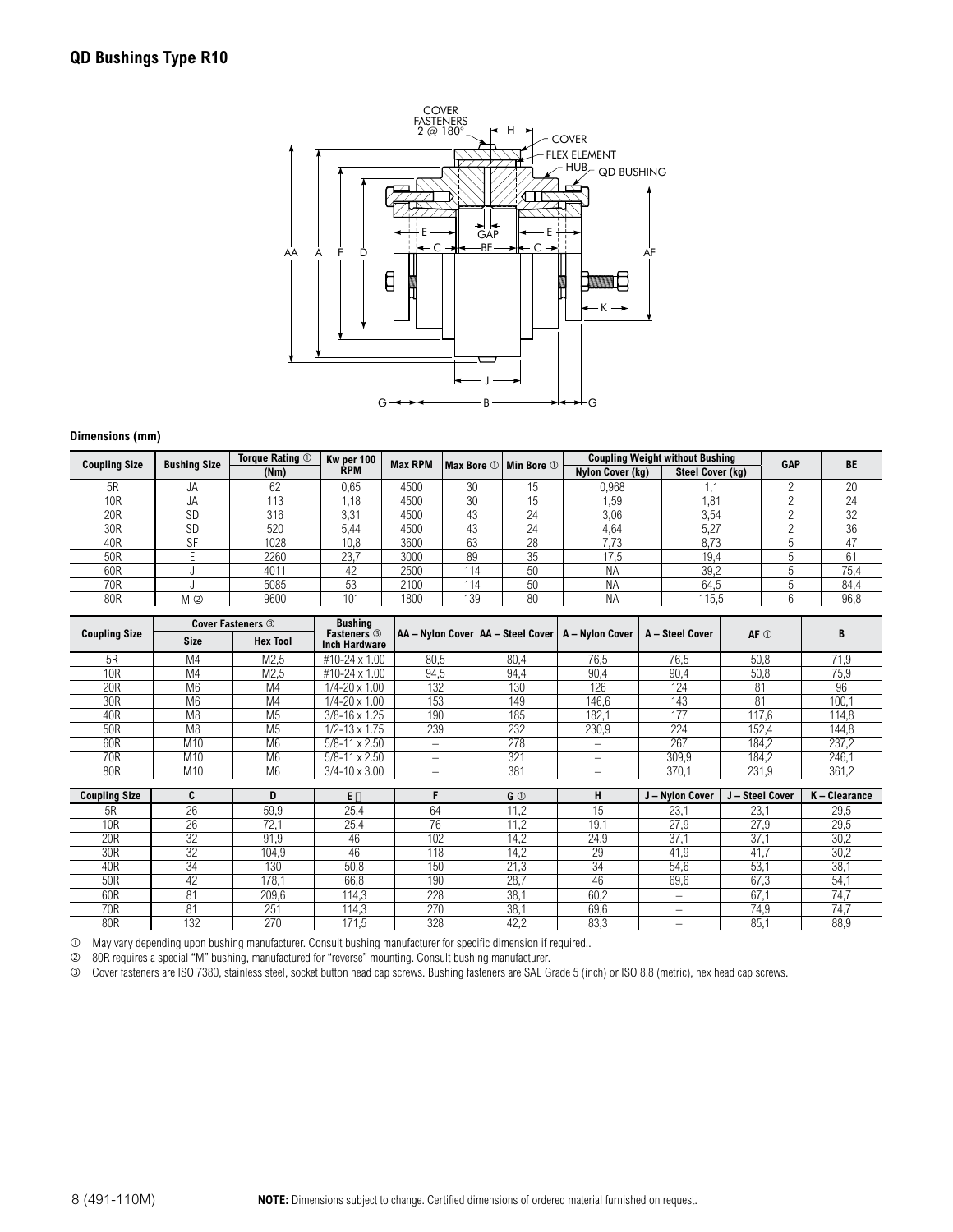

|                      |                     | <b>Torque Rating 1</b> |                |                |            |                      |                          | <b>Coupling Weight w/o Bushing</b> |            |
|----------------------|---------------------|------------------------|----------------|----------------|------------|----------------------|--------------------------|------------------------------------|------------|
| <b>Coupling Size</b> | <b>Bushing Size</b> |                        | Kw per 100 RPM | <b>Max RPM</b> | Max Bore 1 | Min Bore $\mathbb O$ | <b>Nylon Cover</b>       | <b>Steel Cover</b>                 | <b>GAP</b> |
|                      |                     | (Nm)                   |                |                |            |                      | (kg)                     | (kg)                               |            |
| 5R                   | 1108                | 62                     | 0,65           | 4500           | 28         | 13                   | 0,807                    | 0,943                              |            |
| 10R                  | 1210                | 130                    | 1,36           | 4500           | 32         | 13                   | 1,56                     | 1,78                               |            |
| 20 <sub>R</sub>      | 1610                | 316                    | 3,31           | 4500           | 42         | 13                   | 3,11                     | 3,59                               |            |
| 30R                  | 2012                | 520                    | 5,44           | 4500           | 50         | 13                   | 4,85                     | 5,49                               |            |
| 40R                  | 2517                | 1028                   | 10,8           | 3600           | 65         | 13                   | 8,80                     | 9,84                               |            |
| 50R                  | 3020                | 2508                   | 26,3           | 3000           | 80         | 24                   | 18.6                     | 20,4                               |            |
| 60R                  | 4040                | 4011                   | 42             | 2500           | 105        | 37                   | $\overline{\phantom{0}}$ | 35,3                               |            |
| 70R                  | 4545                | 8011                   | 84             | 2100           | 115        | 50                   | -                        | 54.4                               |            |
| 80R                  | 5050                | 14236                  | 149            | 1800           | 127        | 61                   | -                        | 103                                |            |

| <b>Coupling Size</b> | <b>BE</b> |                 | <b>Cover Fasteners 2</b> | A - Nylon Cover |       | A - Steel Cover   AA - Nylon Cover   AA - Steel Cover |      | B     |       |
|----------------------|-----------|-----------------|--------------------------|-----------------|-------|-------------------------------------------------------|------|-------|-------|
|                      |           | <b>Size</b>     | <b>Hex Tool</b>          |                 |       |                                                       |      |       |       |
| 5R                   | 20,0      | M <sub>4</sub>  | M <sub>2</sub> ,5        | 76.5            | 76,5  | 80,5                                                  | 80,4 | 65,0  | 22,5  |
| 10R                  | 24.0      | M <sub>4</sub>  | M <sub>2.5</sub>         | 90.4            | 90,4  | 94,5                                                  | 94,4 | 90,0  | 33,0  |
| 20 <sub>R</sub>      | 32.0      | M <sub>6</sub>  | M4                       | 126             | 124   | 132                                                   | 130  | 98,0  | 33,0  |
| 30R                  | 36,0      | M <sub>6</sub>  | M4                       | 146.6           | 143   | 153                                                   | 149  | 120,0 | 42,0  |
| 40R                  | 47.0      | M <sub>8</sub>  | M <sub>5</sub>           | 182.1           | 177   | 190                                                   | 185  | 139,0 | 46,0  |
| 50R                  | 61.0      | M8              | M <sub>5</sub>           | 230,9           | 224   | 239                                                   | 232  | 171,0 | 55,0  |
| 60R                  | 75.4      | M10             | M <sub>6</sub>           | -               | 267   |                                                       | 278  | 245,4 | 85,0  |
| 70R                  | 84.4      | M <sub>10</sub> | M <sub>6</sub>           | -               | 309,9 |                                                       | 321  | 264.4 | 90,0  |
| 80R                  | 96,8      | M <sub>10</sub> | M6                       | -               | 370.7 | -                                                     | 381  | 304,8 | 104,0 |

|                      |       |       |      |      |                                   | L ③                               |                                  |                                   | $M$ $\circledcirc$               |     |
|----------------------|-------|-------|------|------|-----------------------------------|-----------------------------------|----------------------------------|-----------------------------------|----------------------------------|-----|
| <b>Coupling Size</b> | D     |       | н    |      | J - Nylon Cover   J - Steel Cover | <b>Standard</b><br><b>Hex Key</b> | Short <b>S</b><br><b>Hex Key</b> | <b>Standard</b><br><b>Hex Key</b> | Short <b>O</b><br><b>Hex Key</b> | TL  |
| 5R                   | 59.9  | 64.0  | 15.0 | 23.7 | 23.0                              | 29                                | 16                               | 32                                | 19                               | 22  |
| 10R                  | 72.   | 75,9  | 19.7 | 27,9 | 28,0                              | 35                                | $\sim$                           | 42                                | 27                               | 25  |
| 20 <sub>R</sub>      | 91.9  | 102.1 | 24.9 | 37.7 | 37.                               | 35                                | $\bigcap$                        | 42                                | $\sim$                           | 25  |
| 30R                  | 104,9 | 118.1 | 29   | 41.9 | 41.6                              | 40                                | 24                               | 51                                | 35                               | 32  |
| 40R                  | 130   | 150,1 | 34   | 54,6 | 53,0                              | 42                                | 26                               | 58                                | 42                               | 45  |
| 50R                  | 178,1 | 190   | 46   | 69,6 | 67,2                              | 46                                | 31                               | 69                                | 53                               | 51  |
| 60R                  | 209,6 | 228.7 | 60,2 |      | 67.                               | 61                                | 42                               | 105                               | 86                               | 76  |
| 70R                  | 251   | 270   | 69,6 | —    | 74.9                              | 67                                | 50                               | $12^{7}$                          | 104                              | 89  |
| 80R                  | 270   | 327,9 | 83,3 | –    | 85,                               | 72                                | 59                               | 134                               | 123                              | 102 |

Typical – refer to bushing manufacturer for exceptions and service factor limitations.

Cover fasteners are ISO 7380, stainless steel, socket button head cap screws.

Space required to tighten bushing. Also, space required to loosen screws to permit removal of hub by puller.

Space required to remove bushing using jack screws – no puller required.

S Standard hex key cut to minimum useable length.<br> **6** BSW (British Standard Whitworth) threads (55° P

BSW (British Standard Whitworth) threads (55° Pressure Angle) are common outside USA (UNC thread with 60° Pressure Angle). BSW are considered by same manufacturers to be interchangeable with UNC threads except for 1/2" x 12 TPI (Threads Per Inch) on 2517 BSW bushing.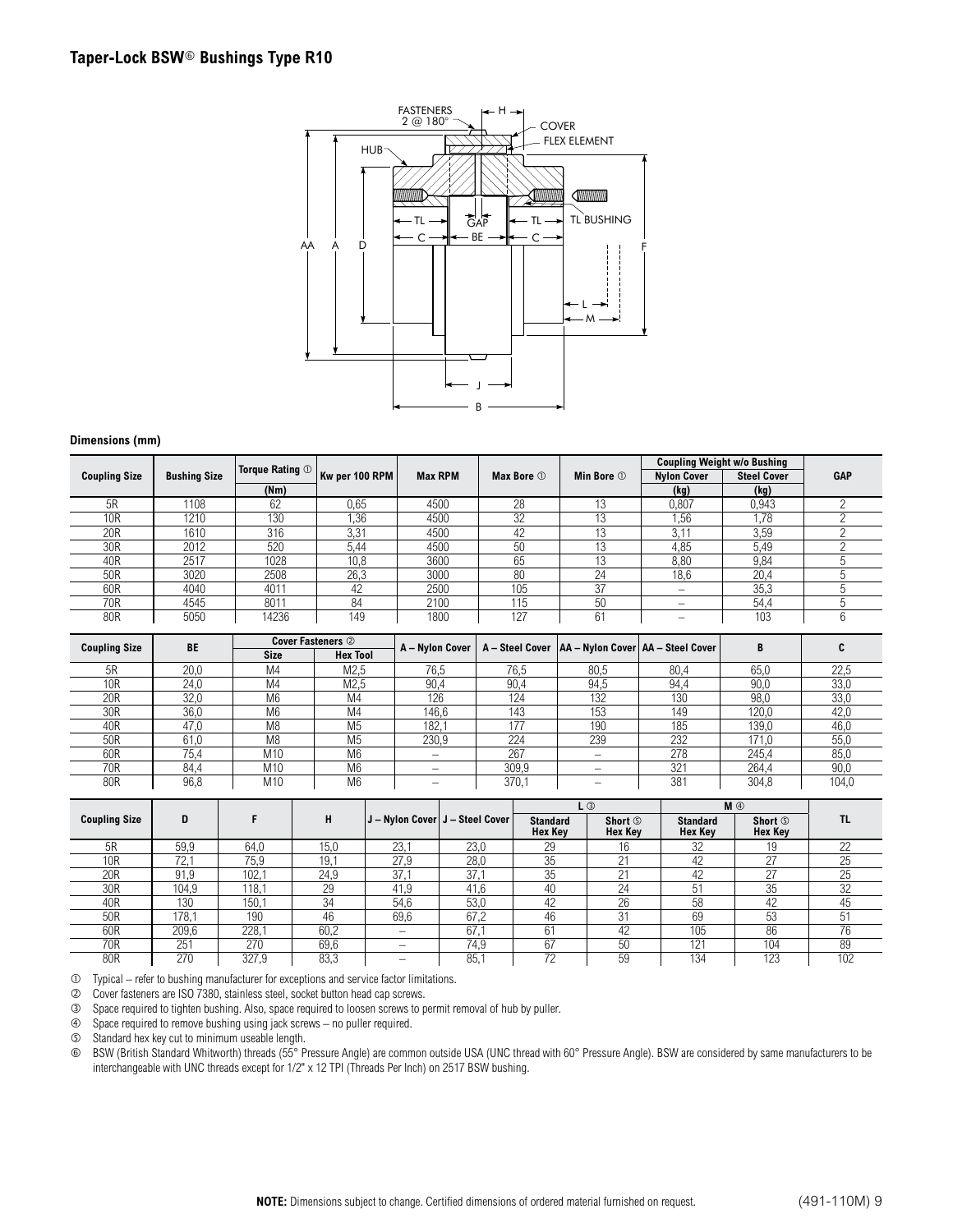

### **NOTE: Distance Between Shaft Ends (BE) = 2(C) + 2(Z) + GAP – 2(RM) Spacer Dimensions**

|                 | Spacer Dimensions |                     |                    |                      |                                      |      |            |                          |                              |                       |                                        |             |           |     |           |      |      |                |                 |                             |                 |                       |                            |
|-----------------|-------------------|---------------------|--------------------|----------------------|--------------------------------------|------|------------|--------------------------|------------------------------|-----------------------|----------------------------------------|-------------|-----------|-----|-----------|------|------|----------------|-----------------|-----------------------------|-----------------|-----------------------|----------------------------|
| Cplg<br>Size    | <b>Torque</b>     | <b>Allow</b>        | Max                |                      | Cplg Wt<br>No Bore - ka              |      | <b>BE</b>  |                          | A                            |                       | AA                                     |             |           |     |           |      |      |                |                 | Cover<br><b>Fasteners</b> 3 |                 | Flange<br>Fasteners 4 |                            |
| (1)             | Rating<br>(Nm)    | Speed<br><b>RPM</b> | <b>Bore</b><br>(5) | At Min<br>BE<br>(kg) | Per<br>Added<br><b>BE</b><br>(kg/mm) | Min  | <b>Max</b> | <b>Nylon</b><br>Cover    | <b>Steel</b><br>Cover<br>(2) | <b>Nylon</b><br>Cover | <b>Steel</b><br>Cover<br>$\circled{2}$ | B           | <b>DD</b> | FF  | <b>RM</b> | S    | Z    | <b>GAP</b>     | <b>Size</b>     | Allen<br>Wrench<br>Tool     | <b>Size</b>     | No.<br>Per<br>Flange  | <b>Shaft</b><br><b>Hub</b> |
| 5R              | 62                | 4500                | 35                 | 3,63                 | 0,014                                | 80,9 | 235        | 76,5                     | 76,5                         | 80,5                  | 80,4                                   | 34,9        | 52,4      | 86  | 1,27      | 27,4 | 8,9  | 2              | M <sub>4</sub>  | M2,5                        | M6              | 4                     | 1020T                      |
| 10 <sub>R</sub> | 130               | 4500                | 43                 | 4,99                 | 0,015                                | 88,9 | 254        | 90,4                     | 90,4                         | 94,5                  | 94,4                                   | 41,3        | 59,5      | 94  | 1,27      | 31,5 | 10,9 | 2              | M <sub>4</sub>  | M2,5                        | M <sub>6</sub>  | 8                     | 1030T                      |
| 20 <sub>R</sub> | 316               | 4500                | 56                 | 9,53                 | 0,027                                | 88,9 | 254        | 126                      | 124                          | 132                   | 130                                    | 54,0        | 78,6      | 113 | .27       | 27,4 | 15,0 | 2              | M <sub>6</sub>  | M <sub>4</sub>              | M <sub>6</sub>  | 8                     | 1040T                      |
| 30R             | 520               | 4500                | 67                 | 14,1                 | 0,034                                | 111  | 254        | 146,6                    | 143                          | 153                   | 149                                    | 60,3        | 87,3      | 126 | 1,27      | 40,6 | 17,0 | $\overline{c}$ | M <sub>6</sub>  | M4                          | M <sub>8</sub>  | 8                     | 1050T                      |
| 40R             | 1028              | 3600                | 85                 | 25,9                 | 0,040                                | 127  | 311        | 182,1                    | 177                          | 190                   | 185                                    | 79,4        | 109,5     | 153 | .27       | 46.7 | 21,1 | 5              | M <sub>8</sub>  | M <sub>5</sub>              | M <sub>10</sub> | 12                    | 1070T                      |
| 50R             | 2508              | 3000                | 95                 | 45,4                 | 0,059                                | 165  | 311        | 230,9                    | 224                          | 239                   | 232                                    | 88,9        | 122,2     | 178 | 1,27      | 49,8 | 27,9 | 5              | M <sub>8</sub>  | M <sub>5</sub>              | M12             | 12                    | 1080T                      |
| 60R             | 4011              | 2500                | 110                | 72,6                 | 0,082                                | 200  | 311        | $\overline{\phantom{m}}$ | 267                          | $\qquad \qquad$       | 278                                    | 101,6       | 142,9     | 210 | 1,27      |      | 35,3 | 5              | M10             | M <sub>6</sub>              | M16             | 12                    | 1090T                      |
| 70 <sub>R</sub> | 8011              | 2100                | 130                | 102                  | 0,117                                | 224  | 373        | $\overline{\phantom{m}}$ | 310                          | -                     | 321                                    | 90,4        | 171.4     | 251 | .52       |      | 39,6 | 5              | M10             | M <sub>6</sub>              | M20             | 12                    | 1100T                      |
| 70 <sub>R</sub> | 8011              | 2100                | 150                | 120                  | 0,117                                | 224  | 373        | $\qquad \qquad$          | 310                          | $\qquad \qquad$       | 321                                    | 104,1       | 196,8     | 276 | ,52       |      | 39,6 | 5              | M10             | M <sub>6</sub>              | M20             | 12                    | 1110T                      |
| 80R             | 15027             | 1800                | 170                | 188                  | 0,144                                | 250  | 424        | $\overline{\phantom{m}}$ | 370                          | $\qquad \qquad =$     | 381                                    | 119,4       | 225,4     | 320 | 2,39      |      | 45,5 | 6              | M <sub>10</sub> | M <sub>6</sub>              | M24             | 12                    | 1120T                      |
| 80R             | 15027             | 1800                | 190                | 230                  | 0,240                                | 256  | 424        | $\qquad \qquad$          | 370                          |                       | 381                                    | 134,6 238,1 |           | 347 | 2,39      |      | 45,5 | հ              | M10             | M <sub>6</sub>              | M27             | 12                    | 1130T                      |

Wrapflex is a metric product. Metric to inch conversions may not be direct. Dimensions are for reference only and are subject to change without notice unless certified.

5R-50R nylon cover is standard and epoxy coated steel cover is optional. 60R-80R epoxy coated steel cover is standard (nylon cover not available).

Cover fasteners are ISO 7380, stainless steel, socket button head cap screws. Two cover fasteners per coupling.

Flange fasteners are ISO Class 10.9 hex head cap screws for 5R thru 80R..

 Maximum Inch Bore listed is for a standard square key. Larger bores, with a rectangular key, are available. Sizes 5R-50R are standard clearance fit with setscrew over keyway. Size 60R is standard interference fit with keyway, but no setscrew. For interference fit with setscrew over keyway, refer to 427-105.

#### **Taper-Lock Bushings for T Shaft Hubs**

| Cplg<br>Size    | <b>Shaft</b><br><b>Hub</b> | Assembly<br>Torque<br>Rating | kW per<br>100 RPM | <b>Allow</b><br><b>Speed</b> | <b>Bore</b><br>Range | <b>Bushing</b><br><b>Size</b> |
|-----------------|----------------------------|------------------------------|-------------------|------------------------------|----------------------|-------------------------------|
|                 |                            | (Nm)                         |                   |                              |                      |                               |
| 5R              | 1020T                      | 62                           | 0.65              | 4500                         | 13-28                | 1108                          |
| 10R             | 1030T                      | 130                          | 1,36              | 4500                         | 13-28                | 1108                          |
| 20R             | 1040T                      | 315                          | 3,31              | 4500                         | $13 - 35$            | 1310                          |
| 30R             | 1050T                      | 485                          | 5,1               | 4500                         | $13 - 42$            | 1615                          |
| 40R             | 1070T                      | 994                          | 10,4              | 3600                         | $20 - 65$            | 2525                          |
| 50 <sub>R</sub> | 1080T                      | 1276                         | 13.4              | 3000                         | $20 - 65$            | 2525                          |
| 60R             | 1090T                      | 2710                         | 28.4              | 2500                         | 24-75                | 3030                          |
| 70R             | 1100T                      | 5062                         | 53,1              | 2100                         | $31 - 95$            | 3535                          |
| 70R             | 1110T                      | 8000                         | 83.9              | 2100                         | $37 - 105$           | 4040                          |
| 80R             | 1120T                      | 12428                        | 130               | 1800                         | $50 - 115$           | 4545                          |
| 80R             | 1130T                      | 14226                        | 149               | 1800                         | 61-127               | 5050                          |

#### **Type R31 Standard Spacer Lengths**

| Cplg            |   |  |  | <b>BE Lengths (Distance Between Shaft Ends)</b> |  |                                                                            |
|-----------------|---|--|--|-------------------------------------------------|--|----------------------------------------------------------------------------|
| <b>Size</b>     |   |  |  |                                                 |  | 3.50 in  100 mm 4.38 in  140 mm 5.00 in  180 mm 7.25 in  9.75 in  10.00 in |
| 5R              |   |  |  |                                                 |  |                                                                            |
| 10 <sub>R</sub> |   |  |  |                                                 |  |                                                                            |
| 20R             | Χ |  |  |                                                 |  |                                                                            |
| 30R             |   |  |  |                                                 |  |                                                                            |
| 40R             |   |  |  |                                                 |  |                                                                            |
| 50R             |   |  |  |                                                 |  |                                                                            |
| 60 <sub>R</sub> |   |  |  |                                                 |  |                                                                            |

**NOTE:** Other BE lengths available. Refer to the Factory.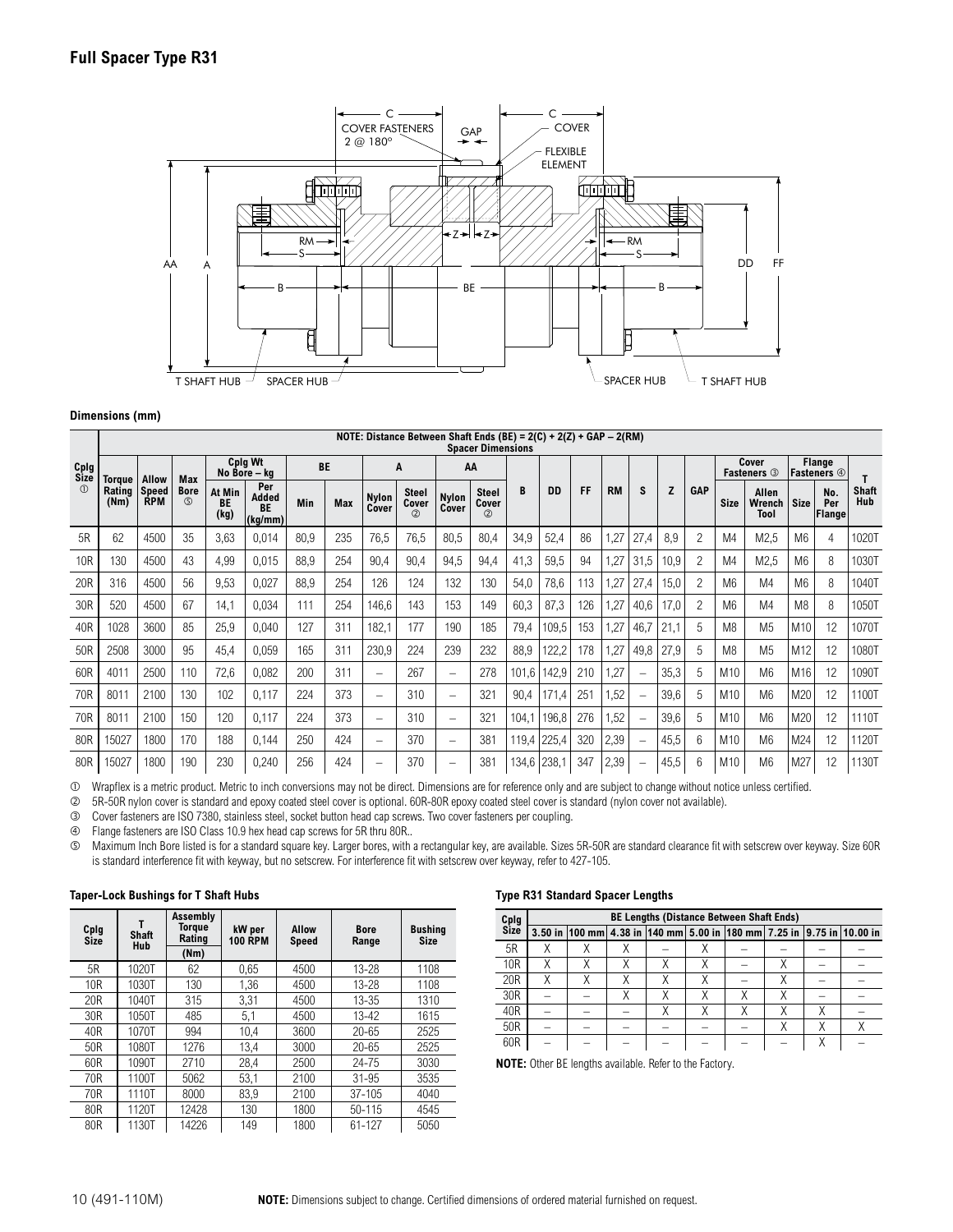

⊤

#### **NOTE: Distance Between Shaft Ends (BE) = (C)Spacer Hub + 2(Z) + GAP – RM**

|     | Spacer Dimensions         |            |                     |                           |                                |                                       |       |           |                          |                                       |                      |                                |       |                          |                 |       |       |     |           |                                   |                          |      |            |                |                                |                |                                   |                     |
|-----|---------------------------|------------|---------------------|---------------------------|--------------------------------|---------------------------------------|-------|-----------|--------------------------|---------------------------------------|----------------------|--------------------------------|-------|--------------------------|-----------------|-------|-------|-----|-----------|-----------------------------------|--------------------------|------|------------|----------------|--------------------------------|----------------|-----------------------------------|---------------------|
|     | Cplg<br>Size Torque Allow |            |                     | Max<br><b>Bore</b><br>(3) |                                | Cplg Wt No<br>Bore (kg)               |       | <b>BE</b> | A                        |                                       | AA                   |                                |       | C                        |                 |       |       |     |           | S                                 |                          |      |            |                | Cover<br><b>Fasteners</b> 5    |                | Flange<br><b>Fasteners</b><br>$6$ |                     |
|     | Rating Speed<br>(Nm)      | <b>RPM</b> | <b>Shaft</b><br>Hub | <b>R10</b><br>Hub         | At<br>Min<br><b>BE</b><br>(kg) | Per<br>Added<br><b>BE</b><br> (kg/mm) | Min   | Max       | Cover                    | Steel<br>Nylon Cover<br>$\circled{2}$ | Nylon Cover<br>Cover | <b>Steel</b><br>$^{\circledR}$ |       | <b>R10</b><br><b>Hub</b> | D               | DD    | F     | FF  | <b>RM</b> | Shaft R10<br>Hub<br>$\circled{4}$ | Hub<br>$\circledA$       | Z    | <b>GAP</b> | Size           | Allen<br><b>Wrench</b><br>Tool | Size           | No.<br>Per<br>Flange              | <b>Shaft</b><br>Hub |
| 5R  | 62                        | 4500       | 35                  | 38,00                     | 2,54                           | 0,014                                 | 50,5  | 127,0     | 76,5                     | 76,5                                  | 80,5                 | 80,4                           | 34,9  | 25,9                     | 59,9            | 52,4  | 64,0  | 86  | .27       | 27,4                              | 15,9                     | 8,9  |            | M4             | M2,5                           | M6             | 4                                 | 1020T               |
| 10R | 130                       | 4500       | 43                  | 48,00                     | 3,96                           | 0,015                                 | 59,6  | 140,0     | 90,4                     | 90,4                                  | 94,5                 | 94,4                           | 41,3  | 34,0                     | 72,1            | 59,5  | 75,9  | 94  | 1,27      | 31,5                              | 22,2                     | 10,9 |            | M4             | M2,5                           | M <sub>6</sub> | 8                                 | 1030T               |
| 20R | 316                       | 4500       | 56                  | 60,00                     | 8,44                           | 0,027                                 | 76,5  | 140,0     | 126                      | 124                                   | 132                  | 130                            | 54,0  | 45,0                     | 91,9            | 78,6  | 102,1 | 113 | ,27       | 27,4                              | 25,4                     | 15,0 |            | M <sub>6</sub> | M <sub>4</sub>                 | M <sub>6</sub> | 8                                 | 1040T               |
| 30R | 520                       | 4500       | 67                  | 65,00                     | 12,9                           | 0,034                                 | 87,6  | 146,1     | 146,6                    | 143                                   | 153                  | 149                            | 60,3  | 57,9                     | 104,9           | 87,3  | 118,1 | 126 | 1,27      | $40,6$ 31,8                       |                          | 17,0 |            | M <sub>6</sub> | M <sub>4</sub>                 | M <sub>8</sub> | 8                                 | 1050T               |
| 40R | 1028                      | 3600       | 85                  | 85,00                     | 22,4                           | 0,040                                 | 88,6  | 184,2     | 182,1                    | 177                                   | 190                  | 185                            | 79,4  | 67,1                     | 130             | 109,5 | 150,1 | 153 | ,27       | 46,7                              | 41,3 21                  |      |            | M <sub>8</sub> | M <sub>5</sub>                 | M10            | 12                                | 1070T               |
| 50R | 2508                      | 3000       | 95                  | 105,00                    | 40,8                           | 0.059                                 | 113,1 | 184,2     | 230,9                    | 224                                   | 239                  | 232                            | 88.9  | 77,0                     | 178.1           | 122,2 | 190   | 178 | ,27       | 49,8                              | 44,5                     | 27,9 |            | M <sub>8</sub> | M <sub>5</sub>                 | M12            | 12                                | 1080T               |
| 60R | 4011                      | 2500       | 110                 | 135,00                    | 69,0                           | 0,082                                 | 137,6 | 203,2     | $\overline{\phantom{0}}$ | 267                                   |                      | 278                            | 101.6 | 100.1                    | 209.6           | 142,9 | 228.7 | 210 | 1,27      | $\overline{\phantom{a}}$          | $\overline{\phantom{m}}$ | 35,3 |            | M10            | M <sub>6</sub>                 | M16            | 12                                | 1090T               |
| 70R | 8011                      | 2100       | 130                 | 160,00                    | 106                            | 0.117                                 | 153,9 | 228,9     | $\overline{\phantom{m}}$ | 310                                   |                      | 321                            | 90,4  | 119,9                    | 251             | 171,4 | 270   | 251 | 1,52      | $\overline{\phantom{m}}$          | $\qquad \qquad -$        | 39,6 |            | M10            | M <sub>6</sub>                 | M20            | 12                                | 1100T               |
| 70R | 8011                      | 2100       | 150                 | 160,00                    | 115                            | 0,117                                 | 153,9 | 228,9     | $\overline{\phantom{a}}$ | 310                                   |                      | 321                            | 104.1 | 119,9                    | 25 <sup>1</sup> | 196,8 | 270   | 276 | 1,52      | $\overline{\phantom{m}}$          | $\qquad \qquad -$        | 39,6 |            | M10            | M <sub>6</sub>                 | M20            | 12                                | 1110T               |
| 80R | 15027                     | 1800       | 170                 | 190,00                    | 180                            | 0,144                                 | 172,7 | 259,6     | $\overline{\phantom{m}}$ | 370                                   |                      | 381                            | 119.4 | 140                      | 270             | 225,4 | 327,9 | 320 | 2,39      | $\overline{\phantom{a}}$          | $\overline{\phantom{m}}$ | 45,5 |            | M10            | M <sub>6</sub>                 | M24            | 12                                | 1120T               |
| 80R | 15027                     | 1800       | 190                 | 190,00                    | 193                            | 0,240                                 | 175,5 | 259,6     |                          | 370                                   |                      | 381                            | 134,6 | 140                      | 270             | 238,1 | 327,9 | 347 | 2,39      | $\overline{\phantom{m}}$          | $\overline{\phantom{m}}$ | 45,5 |            | M10            | M <sub>6</sub>                 | M27            | 12                                | 1130T               |

**IMPORTANT: Upon removal of spacer hub, working clearance available for equipment removal = "BE" – "Z".**

Wrapflex is a metric product. Metric to inch conversions may not be direct. Dimensions are for reference and are subject to change without notice unless certified.

5R-50R nylon cover is standard and epoxy coated steel cover is optional. 60R-80R epoxy coated steel cover is standard (nylon cover not available).

 For R10 hubs see **page 7** for "Max Bore Protruded Shaft" along with the footnote. Maximum Inch Bore listed is for a standard square key. For T shaft hubs only, larger inch bores with a rectangular key are available. Sizes 5R-50R are standard clearance fit with setscrew(s) over keyway. Sizes 60R - 80R are standard interference fit with keyway, but no setscrew. For interference fit with setscrew over keyway, refer to 427-105. For R10 hubs at the Max Bore condition, limit the number of start/stop cycles to 10 per hour unless long hubs are used.

Standard for T shaft hub is one setscrew over keyway; standard for R10 hub is two setscrews (one over keyway and one at 90° from keyway), Sizes 5-50R.

Flange fasteners are ISO Class 10.9 hex head cap screws for 5R thru 80R.

Å Maximum Inch Bore listed is for a standard square key. Larger bores, with a rectangular key, are available. Sizes 5R-50R are standard clearance fit with setscrew over keyway. Size 60R is standard interference fit with keyway, but no setscrew. For interference fit with setscrew over keyway, refer to 427-105.

#### **R35 Standard Spacer Lengths**

| <b>Coupling Size</b> | <b>BE</b> | Z    | <b>Usable Clearance Gap</b> | <b>Coupling Size</b>                                           | <b>BE</b> | z    | <b>Usable Clearance Gap</b> |
|----------------------|-----------|------|-----------------------------|----------------------------------------------------------------|-----------|------|-----------------------------|
|                      | 54,44     | 9,0  | 45,44                       |                                                                | 59,24     | 17,0 | 42,24                       |
|                      | 60,00     | 9,0  | 51,00                       |                                                                | 74,99     | 17,0 | 57,99                       |
| 5R                   | 65,57     | 9,0  | 56,57                       | 30R                                                            | 87,99     | 17,0 | 70,99                       |
|                      | 73,49     | 9,0  | 64,49                       |                                                                | 110,07    | 17,0 | 93,07                       |
|                      | 90,00     | 9,0  | 81,00                       |                                                                | 127,00    | 17,0 | 110,00                      |
|                      | 50,90     | 11,0 | 39,90                       |                                                                | 87,01     | 21,0 | 66,01                       |
|                      | 62,00     | 11,0 | 51,00                       |                                                                | 93,51     | 21,0 | 72,51                       |
|                      | 67,56     | 11,0 | 56,56                       | 40R                                                            | 113,50    | 21,0 | 92,50                       |
| <b>10R</b>           | 75,51     | 11,0 | 64,51                       |                                                                | 115,58    | 21,0 | 94,58                       |
|                      | 81,99     | 11,0 | 70,99                       |                                                                | 127,00    | 21,0 | 106,00                      |
|                      | 90,00     | 11,0 | 79,00                       |                                                                | 147,33    | 21,0 | 126,33                      |
|                      | 100,00    | 11,0 | 89,00                       |                                                                | 120,51    | 28,0 | 92,51                       |
|                      | 104,09    | 11,0 | 93,09                       | 50R                                                            | 122,57    | 28,0 | 94,57                       |
|                      | 45,08     | 15,0 | 30,08                       |                                                                | 154,32    | 28,0 | 126,32                      |
|                      | 52,57     | 15,0 | 37,57                       |                                                                | 157,50    | 28,0 | 129,50                      |
|                      | 63,75     | 15,0 | 48,75                       | 60R                                                            | 161,53    | 35,2 | 126,33                      |
|                      | 75,84     | 15,0 | 60,84                       | <b>NOTE:</b> Other BE lengths available. Refer to the Factory. |           |      |                             |
| 20R                  | 79,50     | 15,0 | 64,50                       |                                                                |           |      |                             |
|                      | 86,00     | 15,0 | 71,00                       |                                                                |           |      |                             |
|                      | 90,00     | 15,0 | 75,00                       | Taper-Lock bushing for R10 hub, see page 9.                    |           |      |                             |
|                      | 100,00    | 15,0 | 85,00                       | QD bushing for R10 hub, see page 8.                            |           |      |                             |
|                      | 108,07    | 15,0 | 93,07                       | Taper-Lock bushing for T shaft hub. see page 10.               |           |      |                             |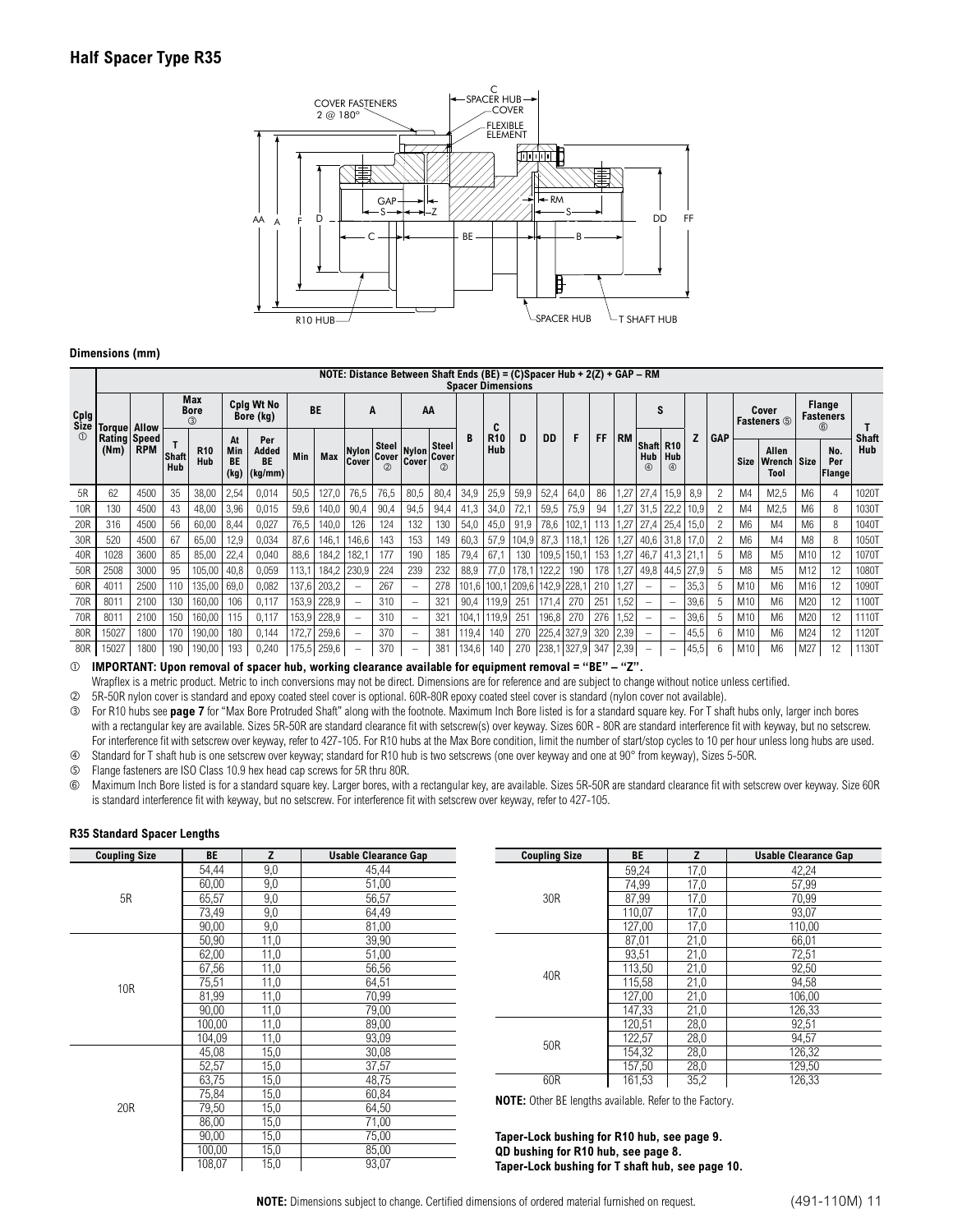### **Bore Specifications and Keyways — All Rexnord Couplings**

### **Recommended Hub Bores for Clearance & Interference Fit on Keyed Shafting Inch Shafts (Values are inch)**

| <b>Shaft</b>       |                    | <b>Clearance Fit</b>                                    |                    | <b>Interference Fit</b> | Shaft            |                  | <b>Clearance Fit</b> |                  | <b>Interference Fit</b> | Shaft            |                    | <b>Interference Fit</b> |
|--------------------|--------------------|---------------------------------------------------------|--------------------|-------------------------|------------------|------------------|----------------------|------------------|-------------------------|------------------|--------------------|-------------------------|
| Dia.               | <b>Hub Bore</b>    | <b>Clearance</b>                                        | <b>Hub Bore</b>    | Interference            | Dia.             | <b>Hub Bore</b>  | <b>Clearance</b>     | <b>Hub Bore</b>  | Interference            | Dia.             | <b>Hub Bore</b>    | Interference            |
| $+.0000$           | $+.0010$           | .0000                                                   | $+.0005$           | .0000                   | $+.0000 +$       | $+.0015$         | .0000                | $+.0015$         | .0000                   | $+.0000$         | $+.0015$           | .0015                   |
| $-.0005$           | $-.0000$           | .0015                                                   | $-.0000$           | .0010                   | $-.0010$         | $-.0000$         | .0025                | $-.0000$         | .0030                   | $-.0010$         | $-.0000$           | .0040                   |
| 0.5000             | 0.5000             |                                                         | 0.4990             |                         | 3.0625           | 3.0625           |                      | 3.0595           |                         | 6.7500           | 6.7460             |                         |
| 0.5625             | 0.5625             |                                                         | 0.5615             |                         | 3.1250           | 3.1250           |                      | 3.1220           |                         | 7.0000           | 6.9960             |                         |
| 0.6250             | 0.625              |                                                         | 0.6240             |                         | 3.1875           | 3.1875           |                      | 3.1845           |                         | $+.0000 +$       | $+.0015$           | .0020                   |
| 0.6875             | 0.6875             |                                                         | 0.6865             |                         | 3.2500           | 3.2500           |                      | 3.2470           |                         | $-.0010$         | $-.0000$           | .0050                   |
| 0.7500             | 0.7500             |                                                         | 0.7490             |                         | 3.3125           | 3.3125           |                      | 3.3095<br>3.3720 |                         | 7.250            | 7.2450             |                         |
| 0.8125<br>0.8750   | 0.8125<br>0.8750   |                                                         | 0.8115<br>0.8740   |                         | 3.3750<br>3.4375 | 3.3750<br>3.4375 |                      | 3.4350           |                         | 7.500<br>7.750   | 7.4950<br>7.7450   |                         |
| 0.9375             | 0.9375             |                                                         | 0.9365             |                         | 3.5000           | 3.5000           |                      | 3.4970           |                         | 8.000            | 7.9950             |                         |
| 1.0000             | 1.0000             |                                                         | 0.9990             |                         | 3.5625           | 3.5625           |                      | 3.5595           |                         | 8.250            | 8.2445             | .0025                   |
| 1.0625             | 1.0625             |                                                         | 1.0615             |                         | 3.6250           | 3.6250           |                      | 3.6220           |                         | 8.500            | 8.4945             | .0055                   |
| 1.1250             | 1.1250             |                                                         | 1.1240             |                         | 3.6875           | 3.6875           |                      | 3.6845           |                         | 8.750            | 8.7445             |                         |
| 1.1875             | 1.1875             |                                                         | 1.1865             |                         | 3.7500           | 3.7500           |                      | 3.7470           |                         | 9.000            | 8.9945             | ↓                       |
| 1.2500             | 1.2500             |                                                         | 1.2490             |                         | 3.8125           | 3.8125           |                      | 3.8095           |                         | 9.250            | 9.2440             | .0030                   |
| 1.3125             | 1.3125             |                                                         | 1.3115             |                         | 3.8750           | 3.8750           |                      | 3.8720           |                         | 9.500            | 9.4940             | .0060                   |
| 1.3750             | 1.3750             |                                                         | 1.3740             |                         | 3.9375           | 3.9375           |                      | 3.9345           |                         | 9.750            | 9.7440             |                         |
| 1.4375             | 1.4375             |                                                         | 1.4365             |                         | 4.0000           | 4.0000           |                      | 3.9970           |                         | 10.000           | 9.9940             | ♦                       |
| 1.5000             | 1.5000             |                                                         | 1.4990             |                         | $+.0000 +$       | $+.0015$         | .0000                | $+.0015$         | .0010                   | 10.250           | 10.2435            | .0035                   |
| $+.0000 +$         | $+.0010$           | .0000                                                   | $+.0010$           | .0000                   | $-.0010$         | $-.0000$         | .0025                | $-.0000$         | .0035                   | 10.500           | 10.4935            | .0065                   |
| $-.0010$           | $-.0000$           | .0020                                                   | $-.0000$           | .0020                   | 4.0625           | 4.0625           |                      | 4.0590           |                         | 10.750           | 10.7435            |                         |
| 1.5625             | 1.5625             |                                                         | 1.5605             |                         | 4.1250           | 4.1250           |                      | 4.1215           |                         | 11.000           | 10.9935            |                         |
| 1.6250             | 1.6250             |                                                         | 1.6230             |                         | 4.1875           | 4.1875           |                      | 4.1840           |                         | 11.250           | 11.2430            | .0040                   |
| 1.6875             | 1.6875             |                                                         | 1.6855             |                         | 4.2500           | 4.2500           |                      | 4.2465           |                         | 11.500           | 11.4930            | .0070                   |
| 1.7500             | 1.7500             |                                                         | 1.7480             |                         | 4.3125           | 4.3125           |                      | 4.3090           |                         | 11.750           | 11.7430            |                         |
| 1.8125             | 1.8125             |                                                         | 1.8105             |                         | 4.3750           | 4.3750           |                      | 4.3715           |                         | 12.000           | 11.9930            |                         |
| 1.8750             | 1.8750             |                                                         | 1.8730             |                         | 4.5000           | 4.5000           |                      | 4.4965           |                         | 12.500           | 12.4925            | .0045                   |
| 1.9375             | 1.9375             |                                                         | 1.9355             |                         | 4.5625           | 4.5625           |                      | 4.5590           |                         | 13.000           | 12.9925            | .0075                   |
| 2.0000             | 2.0000             |                                                         | 1.9980             |                         | 4.6250           | 4.6250           |                      | 4.6215           |                         | $+.0000 +$       | $+.0020$           | .0050                   |
| $+0000 +$          | $+.0015$           | .0000                                                   | $+.0010$           | .0000                   | 4.6875           | 4.6875           |                      | 4.6840           |                         | $-.0015$         | $-.0000$           | .0085                   |
| $-.0010$<br>2.0625 | $-.0000$<br>2.0625 | .0025                                                   | $-.0000$<br>2.0605 | .0020                   | 4.7500<br>4.8125 | 4.7500<br>4.8125 |                      | 4.7465<br>4.8090 |                         | 13.500<br>14.000 | 13.4915<br>13.9915 |                         |
| 2.1250             | 2.1250             |                                                         | 2.1230             |                         | 4.8750           | 4.8750           |                      | 4.8715           |                         | 14.500           | 14.4910            | .0055                   |
| 2.1875             | 2.1875             |                                                         | 2.1855             |                         | 4.9375           | 4.9375           |                      | 4.9340           |                         | 15.000           | 14.9910            | .0090                   |
| 2.2500             | 2.2500             |                                                         | 2.2480             |                         | 5.0000           | 5.0000           |                      | 4.9965           |                         | $+0000 +$        | $+.0025$           | .0060                   |
| 2.3125             | 2.3125             |                                                         | 2.3105             |                         | 5.0625           | 5.0625           |                      | 5.0585           | .0015                   | $-.0015$         | $-.0000$           | .0100                   |
| 2.3750             | 2.3750             |                                                         | 2.3730             |                         | 5.1250           | 5.1250           |                      | 5.1210           | .0040                   | 15.500           | 15.4900            |                         |
| 2.4375             | 2.4375             |                                                         | 2.4355             |                         | 5.1875           | 5.1875           |                      | 5.1835           |                         | 16.000           | 15.9900            |                         |
| 2.5000             | 2.5000             |                                                         | 2.4980             |                         | 5.2500           | 5.2500           |                      | 5.2460           |                         | 16.500           | 16.4895            | .0065                   |
| 2.5625             | 2.5625             |                                                         | 2.5605             |                         | 5.3125           | 5.3125           |                      | 5.3085           |                         | 17.000           | 16.9895            | .0105                   |
| 2.6250             | 2.6250             |                                                         | 2.6230             |                         | 5.3750           | 5.3750           |                      | 5.3710           |                         | 17.500           | 17.4890            | .0070                   |
| 2.6875             | 2.6875             |                                                         | 2.6855             |                         | 5.4375           | 5.4375           |                      | 5.4335           |                         | 18.000           | 17.9890            | .0110                   |
| 2.7500             | 2.7500             |                                                         | 2.7480             |                         | 5.5000           | 5.5000           |                      | 5.4960           |                         | 18.500           | 18.4890            |                         |
| 2.8125             | 2.8125             |                                                         | 2.8105             |                         | 5.5625           | 5.5625           |                      | 5.5585           |                         | 19.000           | 18.9890            |                         |
| 2.8750             | 2.8750             |                                                         | 2.8730             |                         | 5.6250           | 5.6250           |                      | 5.6210           |                         | 19.500           | 19.4880            | .0080                   |
| 2.9375             | 2.9375             |                                                         | 2.9355             |                         | 5.6875           | 5.6875           |                      | 5.6835           |                         | 20.000           | 19.9880            | .0120                   |
| 3.0000             | 3.0000             |                                                         | 2.9980             |                         | 5.7500           | 5.7500           |                      | 5.7460           |                         |                  |                    |                         |
|                    |                    |                                                         |                    |                         | 5.8125           | 5.8125           |                      | 5.8085           |                         |                  |                    |                         |
|                    |                    | <b>NOTE:</b> Consult Rexnord for all keyless bore fits. |                    |                         | 5.8750           | 5.8750           |                      | 5.8710           |                         |                  |                    |                         |
|                    |                    |                                                         |                    |                         | 5.9375           | 5.9375           |                      | 5.9335<br>5.9960 |                         |                  |                    |                         |
|                    |                    |                                                         |                    |                         | 6.0000<br>6.2500 | 6.0000<br>6.2500 |                      | 6.2460           |                         |                  |                    |                         |
|                    |                    |                                                         |                    |                         | 6.5000           | 6.5000           |                      | 6.4960           |                         |                  |                    |                         |
|                    |                    |                                                         |                    |                         |                  |                  |                      |                  |                         |                  |                    |                         |

### **Recommended Commercial Keys for Bores with One Key (in/mm)**

| Inches (Per ANSI B17.1 Standard) |                  |                      |             |                  |                                     |             |                  |                      |                  |                          |                      |  |  |
|----------------------------------|------------------|----------------------|-------------|------------------|-------------------------------------|-------------|------------------|----------------------|------------------|--------------------------|----------------------|--|--|
|                                  | <b>Shaft Dia</b> | Key                  |             | <b>Shaft Dia</b> | Key                                 |             | <b>Shaft Dia</b> | Key                  | <b>Shaft Dia</b> |                          | Key                  |  |  |
| Over                             | <b>Through</b>   |                      | <b>Over</b> | <b>Through</b>   |                                     | <b>Over</b> | <b>Through</b>   |                      | <b>Over</b>      | <b>Through</b>           |                      |  |  |
| 0.438                            | 0.562            | $0.125 \times 0.125$ | 1.750       | 2.250            | $0.500 \times 0.500$                | 4.500       | 5.500            | 1.250 x 1.250        | 11.000           | 13.000                   | $3.000 \times 2.000$ |  |  |
| 0.562                            | 0.875            | $0.188 \times 0.188$ | 2.250       | 2.750            | $0.625 \times 0.625$                | 5.500       | 6.500            | $1.500 \times 1.500$ | 13.000           | 15.000                   | $3.500 \times 2.500$ |  |  |
| 0.875                            | 1.250            | $0.250 \times 0.250$ | 2.750       | 3.250            | $0.750 \times 0.750$                | 6.500       | 7.500            | $1.750 \times 1.500$ | 15.000           | 18.000                   | $4.000 \times 3.000$ |  |  |
| .250                             | .375             | $0.312 \times 0.312$ | 3.250       | 3.750            | $0.875 \times 0.875$                | 7.500       | 9.000            | $2.000 \times 1.500$ | 18.000           | 20,000                   | $5.000 \times 3.500$ |  |  |
| 1.375                            | 1.750            | $0.375 \times 0.375$ | 3.750       | 4.500            | $1.000 \times 1.000$                | 9.000       | 11.000           | $2.500 \times 1.750$ |                  | $\overline{\phantom{0}}$ |                      |  |  |
|                                  |                  |                      |             |                  | Millimeters (Per ISO R773 Standard) |             |                  |                      |                  |                          |                      |  |  |
| h                                | 8                | $2 \times 2$         | 38          | 44               | $12 \times 8$                       | 95          | 110              | $28 \times 16$       | 260              | 290                      | $63 \times 32$       |  |  |
| ŏ                                | 10               | $3 \times 3$         | 44          | 50               | $14 \times 9$                       | 110         | 130              | $32 \times 18$       | 290              | 330                      | 70 x 36              |  |  |
| 10                               | 12               | $4 \times 4$         | 50          | 58               | $16 \times 10$                      | 130         | 150              | $36 \times 20$       | 330              | 380                      | $80 \times 40$       |  |  |
| 12                               |                  | $5 \times 5$         | 58          | 65               | $18 \times 11$                      | 150         | 170              | 40 x 22              | 380              | 440                      | $90 \times 45$       |  |  |
|                                  | 22               | $6 \times 6$         | 65          | 75               | $20 \times 12$                      | 170         | 200              | 45 x 25              | 440              | 500                      | $100 \times 50$      |  |  |
| 22                               | 30               | $8 \times 7$         | 75          | 85               | $22 \times 14$                      | 200         | 230              | $50 \times 28$       |                  |                          |                      |  |  |
| 30                               | 38               | $10 \times 8$        | 85          | 95               | $25 \times 14$                      | 230         | 260              | 56 x 32              | —                |                          |                      |  |  |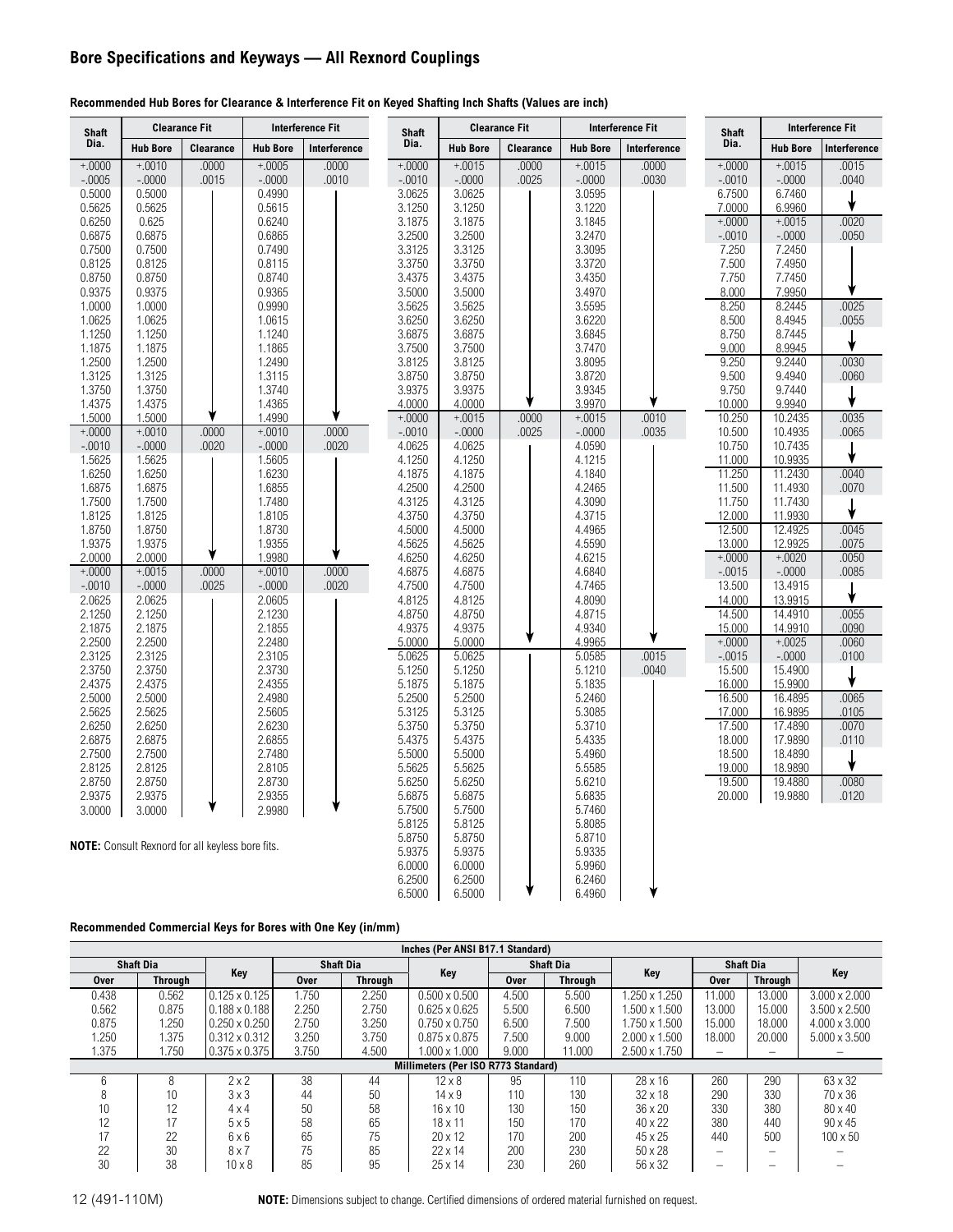### **Bore Specifications and Keyways — All Rexnord Couplings**

| <b>Shaft Diameter</b><br>(ISO/R775-1969) |                  |           | <b>Bore Diameter Tolerance</b> |                |
|------------------------------------------|------------------|-----------|--------------------------------|----------------|
| <b>Nominal</b>                           | <b>Tolerance</b> | Clearance | <b>Transitional</b>            | Interference   |
| 6 to 30                                  | i6 / k6 ①        | F7        | H7                             | M6             |
| Over 30 to 50                            | k6               | F7        | Η7                             | K <sub>6</sub> |
| Over 50 to 80                            | m6               | F7        | H7                             | K7             |
| Over 80 to 100                           | m6               | F7        | H7                             | M7             |
| Over 100 to 200                          | mб               | F7        | Η7                             | P7             |
| Over 200 to 355                          | m6               | F7        | H7                             | R7             |
| Over 355 to 500                          | mб               |           |                                | R8             |

### **Recommended Bore Tolerances Falk Steel Coupling Hubs — Millimeters**

Per DIN 748 — Differs from ISO/R775.

### **Recommended Bores for Metric Shafts per ISO/R775–1969 (ANSI/AGMA 9112) (mm)**

|                 |                                | <b>Clearance Fit</b>           |          |                                | <b>Transitional Fit</b> | <b>Interference Fit</b>        |          |
|-----------------|--------------------------------|--------------------------------|----------|--------------------------------|-------------------------|--------------------------------|----------|
|                 | <b>Shaft Diameter</b>          | <b>Hub Bore</b>                | Fit 2    | <b>Hub Bore</b>                | Fit 2                   | <b>Hub Bore</b>                | Fit 2    |
|                 | j6                             | F7                             | $+0,008$ | H7                             | $-0,008$                | M <sub>6</sub>                 | $-0,023$ |
| mm              | $+0,008/ -003$                 | $+0.016/ + 0.034$              | $+0,037$ | $+0,000$ / $+0,018$            | $+0,021$                | $-0.015/ -0.004$               | $-0,001$ |
| 12              | 12,008/11,997                  | 12,016/12,034                  |          | 12,000/12,018                  |                         | 11,985/11,996                  |          |
| 14              | 14,008/13,997                  | 14.016/14.034                  |          | 14,000/14,018                  |                         | 13,985/13,996                  |          |
| 16              | 16,008/15,997                  | 16.016/16.034                  |          | 16,000/16,018                  |                         | 15,985/15,996                  |          |
| 18              | 18,008/17,997                  | 18,016/18,034                  |          | 18,000/18,018                  |                         | 17,985/17,996                  |          |
|                 | j6                             | F7                             | $+0,011$ | H7                             | $-0,009$                | M <sub>6</sub>                 | $-0,026$ |
| mm              | $+0,009/ -0,004$               | $+0,020/00,041$                | $+0,045$ | $+0,000$ / $+0,021$            | $+0,025$                | $-0.017/ -0.004$               | $+0,000$ |
| 19              | 19,009/18,996                  | 19,020/19,041                  |          | 19,000/19,021                  |                         | 18,983/18,996                  |          |
| $\overline{20}$ | 20,009/19,996                  | 20.020/20.041                  |          | 20,000/20,021                  |                         | 20,983/20,996                  |          |
| 22              | 22,009/21,996                  | 22,020/22,041                  |          | 22,000/22,021                  |                         | 21,983/21,996                  |          |
| $\overline{24}$ | 24,009/23,996                  | 24,020/24,041                  |          | 24,000/24,021                  |                         | 23,983/23,996                  |          |
| $\overline{25}$ | 25,009/24,996                  | 25,020/25,041                  |          | 25,000/25,021                  |                         | 24,983/24,996                  |          |
| $\overline{28}$ | 28,009/27,996                  | 28.020/28.041                  |          | 28,000/28,021                  |                         | 27,983/27,996                  |          |
| 30              | 30,009/29,996                  | 30,020/30,041                  |          | 30,000/30,021                  |                         | 29,983/29,996                  |          |
| $>30$           | k6                             | F7                             | $+0,007$ | H7                             | $-0,018$                | K <sub>6</sub>                 | $-0,031$ |
| mm              | $+0,018/+002$                  | $+0,025/00,050$                | $+0,048$ | $+0,000$ / + 0,025             | $+0,023$                | $-0,013/0003$                  | $+0,001$ |
| 32              | 32,018/32,002                  | 32,025/32,050                  |          | 32,000/32,025                  |                         | 31,987/32,003                  |          |
| 35              | 35,018/35,002                  | 35,025/35,050                  |          | 35,000/35,025                  |                         | 34,987/35,003                  |          |
| 38              | 38,018/38,002                  | 38,025/38,050                  |          | 38,000/38,025                  |                         | 37,987/38,003                  |          |
| 40              | 40,018/40,002                  | 40,025/40,050                  |          | 40,000/40,025                  |                         | 39,987/40,003                  |          |
| 42              | 42,018/42,002                  | 42,025/42,050                  |          | 42,000/42,025                  |                         | 41,987/42,003                  |          |
| 45              | 45,018/45,002                  | 45,025/45,050                  |          | 45,000/45,025                  |                         | 44,987/45,003                  |          |
| 48              | 48,018/48,002                  | 48,025/48,050                  |          | 48,000/48,025                  |                         | 47,987/48,003                  |          |
| 50              | 50,018/50,002                  | 50,025/50,050                  |          | 50,000/50,025                  |                         | 49,987/50,003                  |          |
| $>50$           | m <sub>6</sub>                 | F7                             | $+0,000$ | H7                             | $-0,030$                | <b>K7</b>                      | $-0,051$ |
| mm              | $+0,030/00,011$                | $+0.030/ +0.060$               | $+0,049$ | $+0,000/00,030$                | $+0,019$                | $-0,021/0009$                  | $-0,002$ |
| 55              | 55,030/55,011                  | 55,030/55,060                  |          | 55,000/55,030                  |                         | 54,979/55,009                  |          |
| 56              | 56.030/56.011                  | 56.030/56.060                  |          | 56.000/56.030                  |                         | 55,979/56,009                  |          |
| 60              | 60.030/60.011                  | 60.030/60.060                  |          | 60,000/60,030                  |                         | 59.979/60.009                  |          |
| 63<br>65        | 63,030/63,011                  | 63,030/63,060                  |          | 63,000/63,030                  |                         | 62,979/63,009                  |          |
| $\overline{70}$ | 65,030/65,011                  | 65,030/65,060                  |          | 65,000/65,030                  |                         | 64,979/65,009                  |          |
| $\overline{71}$ | 70,030/70,011<br>71,030/71,011 | 70,030/70,060<br>71,030/71,060 |          | 70,000/70,030<br>71,000/71,030 |                         | 69,979/70,009<br>70,979/71,009 |          |
| $\overline{75}$ | 75,030/75,011                  | 75,030/75,060                  |          | 75,000/75,030                  |                         | 74,979/75,009                  |          |
| 80              | 80,030/80,011                  | 80,030/80,060                  |          | 80,000/80,030                  |                         | 79,979/80,009                  |          |
| >80             | m <sub>6</sub>                 | F7                             | $+0,001$ | H7                             | $-0.035$                | M7                             | $-0,070$ |
| mm              | $+0,035/0.013$                 | $+0,036/00,071$                | $+0,058$ | $+0,000$ / $+0,035$            | $+0,022$                | $-0,035/00,000$                | $-0,013$ |
| 85              | 85,035/85,013                  | 85,036/85,071                  |          | 85,000/85,035                  |                         | 84,965/85,000                  |          |
| 90              | 90,035/90,013                  | 90,036/90,071                  |          | 90,000/90,035                  |                         | 89,965/90,000                  |          |
| 95              | 95,035/95,013                  | 95,036/95,071                  |          | 95,000/95,035                  |                         | 94,965/55,000                  |          |
| 100             | 100,035/100,013                | 100.036/100.071                |          | 100.000/100.035                |                         | 99.965/100.000                 |          |
| >100            | m <sub>6</sub>                 | F7                             |          | H7                             |                         | P7                             | $-0,094$ |
| mm              | $+0,035/0.013$                 | $+0,036/ +0,071$               |          | $+0,000$ / + 0,035             |                         | $-0,059/ -0,024$               | $-0,037$ |
| 110             | 110,035/110,013                | 110,036/110,071                |          | 110,000/100,035                |                         | 109.941/109.976                |          |
| 120             | 120,035/120,013                | 120,036/120,071                |          | 120,000/120,035                |                         | 119,941/119,976                |          |
| >120            | m6                             | F7                             | $+0,003$ | H7                             | $-0,040$                | P7                             | $-0,108$ |
| mm              | $+0,040/ +0,015$               | $+0,043/ +0,083$               | $+0,068$ | $+0,000/00,040$                | $+0,025$                | $-0,068/ -0,028$               | $-0,043$ |
| 125             | 125,040/125,015                | 125,043/125,083                |          | 125,000/125,040                |                         | 124,932/124,972                |          |
| 130             | 130,040/130,015                | 130,043/130,083                |          | 130,000/130,040                |                         | 129,932/129,972                |          |
| 140             | 140,040/140,015                | 140,043/140,083                |          | 140,000/140,040                |                         | 139,932/139,972                |          |
| 150             | 150,040/150,015                | 150,043/150,083                |          | 150,000/150,040                |                         | 149,932/149,972                |          |
| 160             | 160,040/160,015                | 160,043/160,083                |          | 160,000/160,040                |                         | 159,932/159,972                |          |
| 170             | 170,040/170,015                | 170,043/170,083                |          | 170,000/170,040                |                         | 169,932/169,972                |          |
| 180             | 180.040/180.015                | 180,043/180,083                |          | 180,000/180,040                |                         | 179,932/179,972                |          |
| >180            | m6                             | F7                             | $+0,004$ | Н7                             | $-0,046$                | P7                             | $-0,125$ |
| mm              | $+0.046/+0.017$                | $+0,050/ +0,096$               | $+0,079$ | $+0,000$ / $+0,046$            | $+0,029$                | $-0,079/ -0,033$               | $-0,050$ |

Positive values are clearance, negative values are interference. For reference only.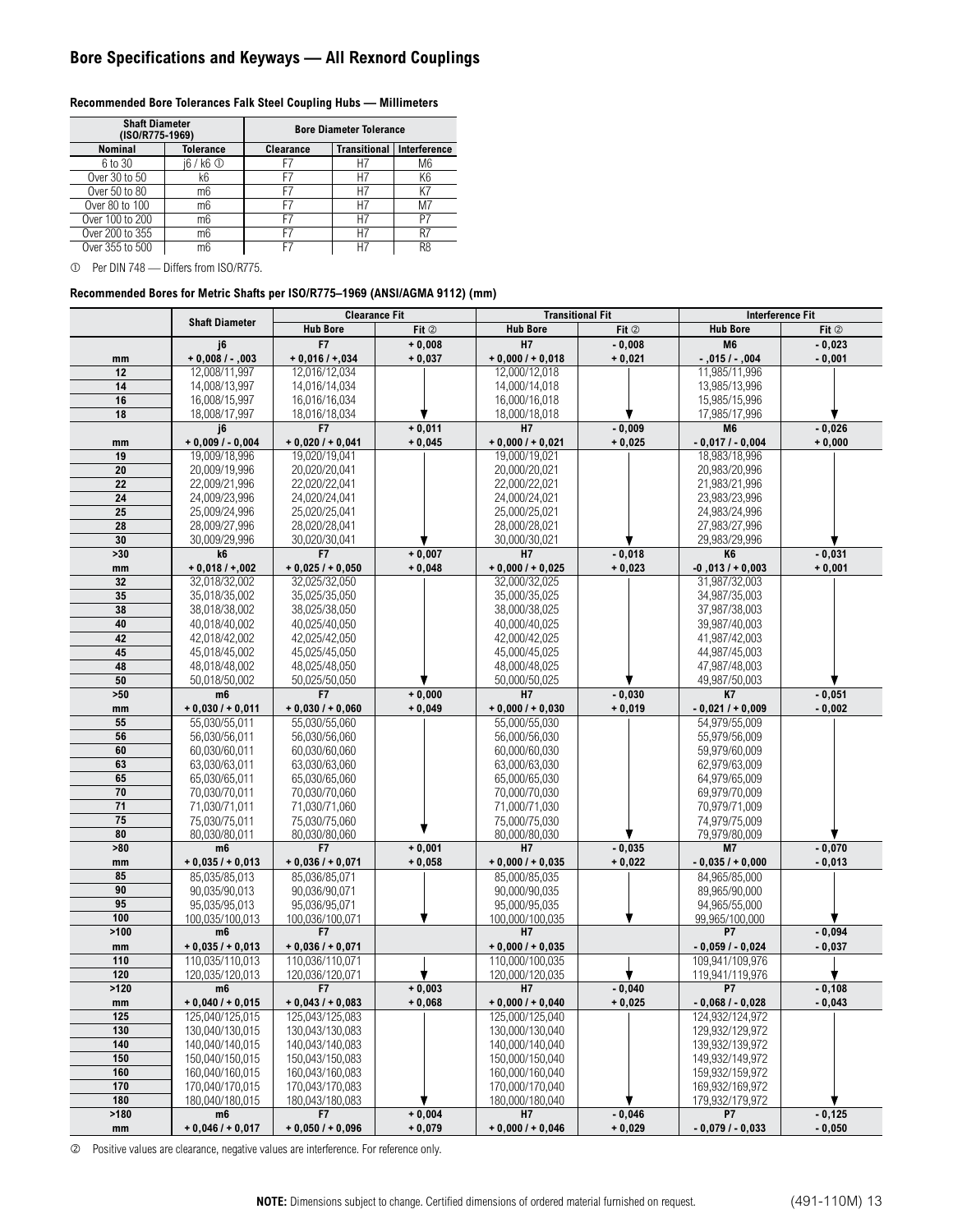

### **Standard AISE AC & DC Mill Motor Coupling Selections (mm)**

| <b>Motor Frame Sizes</b> |             |                          | <b>Coupling Size</b> | <b>Torque</b><br>Rating<br>(Nm) | Ø UG  | Ø UH   | ØZ   | Keyway      | <b>ZD</b> | <b>ZE</b> | ZH<br>$+ .$ $xxx$<br>$-.000$ |
|--------------------------|-------------|--------------------------|----------------------|---------------------------------|-------|--------|------|-------------|-----------|-----------|------------------------------|
| 602                      | 802 A, B, C | AC 1, 2, 4               | 40R ①                | 1028                            | 36,53 | 44,45  | 80,8 | 12,7 X 6,35 | 21,08     | 76,2      | 0,61                         |
|                          |             |                          | 50R                  | 2508                            |       |        | 106  | 12,7 X 6,35 | 27,94     |           |                              |
| 603, 604                 | 803.804     |                          | 50R                  | 2508                            | 41,53 | 50,8   | 106  | 12,7 X 6,35 | 27,94     | 88,9      | 0,74                         |
|                          |             | $\qquad \qquad$          | 60R                  | 4011                            |       |        | 135  | 12,7 X 6,35 | 35,31     |           |                              |
|                          |             |                          | 50R ①                | 2508                            |       |        | 106  | 12,7 X 6,35 | 27,94     |           |                              |
| 606                      | 806         | AC 8, 12                 | 60R                  | 4011                            | 52,91 | 63,5   | 135  | 12,7 X 6,35 | 35,31     | 101,6     | 0,74                         |
|                          |             |                          | 70R                  | 8011                            |       |        | 160  | 12,7 X 6,35 | 39,62     |           |                              |
|                          |             |                          | 60R                  | 4011                            |       |        | 135  | 19.1 X 6.35 | 35,31     |           |                              |
| 608                      | 808         | $\overline{\phantom{0}}$ | 70R                  | 8011                            | 64,28 | 76,2   | 160  | 19,1 X 6,35 | 39,62     | 114.3     | 0,74                         |
|                          |             |                          | 80R                  | 15027                           |       |        | 190  | 19.1 X 6.35 | 45,47     |           |                              |
| 610                      | 810         | AC 18                    | 70R                  | 8011                            | 70,64 | 82,55  | 160  | 19.1 X 6.35 | 39,62     | 114,3     | 0,86                         |
|                          |             |                          | 80R                  | 15027                           |       |        | 190  | 19,1 X 6,35 | 45,47     |           |                              |
| 612                      | 812         | AC 25, 30                | 70R                  | 8011                            |       | 92,08  | 160  | 19,1 X 6,35 | 39,62     | 127       | 0,86                         |
|                          |             |                          | 80R                  | 15027                           | 78,84 |        | 190  | 19,1 X 6,35 | 45,47     |           |                              |
| 614                      | 814         | AC 40, 50                | 80R                  | 15027                           | 94,72 | 107.95 | 190  | 25,4 X 9,53 | 45,47     | 127       | 0,86                         |

### **Taper & Counter Bore Limitations (mm)**

| Coupling<br><b>Size</b> | P<br>Max | Ø UG<br>Min | Ø UH<br>Max | ØZ<br>Max | ZD<br>Max | <b>ZE</b><br>Min | Keyway 2             |
|-------------------------|----------|-------------|-------------|-----------|-----------|------------------|----------------------|
| 5R                      | 60,96    | 12,7        | 38,1        | 38,99     | 9,19      | 21,01            | $9,52 \times 04,78$  |
| 10R                     | 78.99    | 12,7        | 44.45       | 46,0      | 11,2      | 25.4             | $9.52 \times 0.4.78$ |
| 20R                     | 104.9    | 19,05       | 57,15       | 58,7      | 15,19     | 27,0             | 12,7 X 6,35          |
| 30R                     | 133,1    | 25,4        | 63,5        | 65        | 17,2      | 34.01            | 15,88 x 7,95         |
| 40R                     | 154.94   | 28.58       | 79.38       | 80.8      | 21.21     | 34.01            | 19.1 x 4.78          |
| 50R                     | 182,12   | 28.58       | 104.78      | 105.99    | 28.19     | 46,0             | 25,4 x 12,7          |
| 60R                     | 185.17   | 31.75       | 133.35      | 135.0     | 35.41     | 54.0             | 31.75 x 15.88        |
| 70R                     | 219.71   | 38,1        | 155,58      | 159.99    | 39.9      | 57,0             | 38,1 x 19,1          |
| 80R                     | 255.52   | 381         | 184 15      | 189.99    | 45.59     | 66.50            | 44 45 x 22 23        |

 $|20,52|$  38,1 | 184,15 | 189,99 | 45,59 | 66,50 | 44,4 Must use "standard" socket on mill motor nut. "Impact" socket will not fit.

Keyway shown is for maximum bore with square key.

### **Type R10 Mill Motor Hubs**

| <b>Mill Motor</b> |               |                         | R10 Flex Hubs |            |            |     |                    |     |                    |     |            |
|-------------------|---------------|-------------------------|---------------|------------|------------|-----|--------------------|-----|--------------------|-----|------------|
| <b>Frame Size</b> |               |                         | 5R            | <b>10R</b> | <b>20R</b> | 30R | 40R                | 50R | 60R                | 70R | <b>80R</b> |
| 602               | 802 A<br>B, C | AC 1.<br>284            |               |            |            |     | Χ                  | Χ   |                    |     |            |
| 603<br>604        | 803<br>804    |                         |               |            |            |     | Consult<br>Rexnord | X   | Χ                  |     |            |
| 606               | 806           | AC <sub>8</sub><br>& 12 |               |            |            |     |                    | Χ   | Χ                  | Χ   |            |
| 608               | 808           |                         |               |            |            |     |                    |     | Χ                  | Χ   | Χ          |
| 610               | 810           | <b>AC 18</b>            |               |            |            |     |                    |     | Consult<br>Rexnord | X   | Χ          |
| 612               | 812           | AC 25<br>& 50           |               |            |            |     |                    |     |                    | X   | Χ          |
| 614               | 814           | AC 40<br>& 50           |               |            |            |     |                    |     |                    | Χ   | Χ          |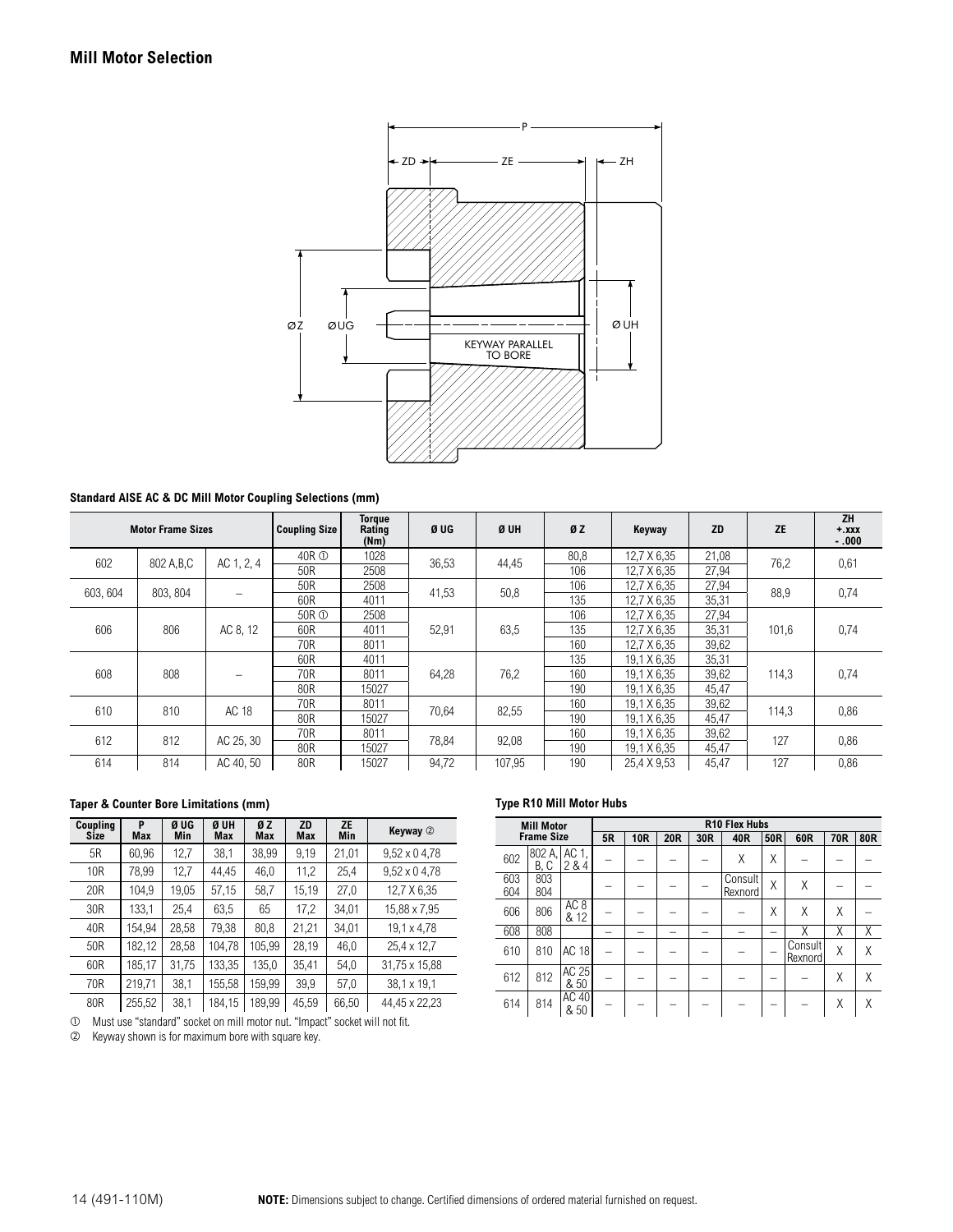### **Misalignment Capacity, Mass & WR2**

### **Installation & Operating Misalignment Capacity (See graph for combined limits)**

| Coupling    | <b>Installation Limits</b>    |                     | <b>Operating Limits</b>       |                     |  |  |
|-------------|-------------------------------|---------------------|-------------------------------|---------------------|--|--|
| <b>Size</b> | <b>Parallel Offset</b><br>(mm | Angular<br>(degree) | <b>Parallel Offset</b><br>(mm | Angular<br>(degree) |  |  |
| 5R          | 0,50                          | 0,25                | 1,00                          | 1,00                |  |  |
| 10R         | 0,50                          | 0,25                | 1,00                          | 1,00                |  |  |
| 20R         | 1,00                          | 0,25                | 2,00                          | 1,00                |  |  |
| 30R         | 1,00                          | 0,25                | 2,00                          | 1,00                |  |  |
| 40R         | 1,00                          | 0,25                | 2,00                          | 1,00                |  |  |
| 50R         | 1,00                          | 0,25                | 2,00                          | 1,00                |  |  |
| 60R         | 1,00                          | 0,25                | 2,00                          | 1,00                |  |  |
| 70R         | 1.00                          | 0,25                | 2,00                          | 1,00                |  |  |
| 80R         | 1.00                          | 0.25                | 2,00                          | 1,00                |  |  |

| <b>70D Black Insert</b> |        |          |  |  |  |  |  |
|-------------------------|--------|----------|--|--|--|--|--|
| <b>Used With</b>        | Torque | Temp (C) |  |  |  |  |  |
| Nylon Cover             | $+25%$ | 107      |  |  |  |  |  |
| <b>Steel Cover</b>      | 35%    |          |  |  |  |  |  |



### **Mass & WR2**

|                 |                |                    | R <sub>10</sub> Mass |                   |                            |                            |  |
|-----------------|----------------|--------------------|----------------------|-------------------|----------------------------|----------------------------|--|
| Coupling        | <b>Element</b> | <b>Nylon Cover</b> | <b>Steel Cover</b>   | R10 Hub (No Bore) | <b>Total w/Nylon Cover</b> | <b>Total w/Steel Cover</b> |  |
| <b>Size</b>     | (kg)           | (kg)               | (kg)                 | (kg)              | (kg)                       | (kg)                       |  |
| 5R              | 0,032          | 0,031              | 0,17                 | 0,64              | i, 34                      | 1,48                       |  |
| 10 <sub>R</sub> | 0,059          | 0,050              | 0,28                 | ,19               | 2,49                       | 2.7'                       |  |
| 20R             | 0,19           | 0,13               | 0,59                 | 2,65              | 5.6 <sup>′</sup>           | 6,07                       |  |
| 30R             | 0,29           | 0.17               | 0,83                 | 4,46              | 9,37                       | 10,0                       |  |
| 40R             | 0,59           | 0,39               | 1.42                 | 8,03              | 17.0                       | 18.7                       |  |
| 50R             | .22            | 0,77               | 2,64                 | 16,9              | 35.7                       | 37,6                       |  |
| 60R             | ,85            |                    | 3,31                 | 30,4              |                            | 66,0                       |  |
| 70R             | 2,80           |                    | 4,63                 | 51                |                            | 111                        |  |
| 80R             | 4,63           |                    | 6,62                 | 77.7              |                            | 165                        |  |

|                 |           |                          | <b>R10 WR<sup>2</sup> ②</b> |                   |                            |                            |  |
|-----------------|-----------|--------------------------|-----------------------------|-------------------|----------------------------|----------------------------|--|
| Coupling        | Element   | <b>Nylon Cover</b>       | <b>Steel Cover</b>          | R10 Hub (No Bore) | <b>Total w/Nylon Cover</b> | <b>Total w/Steel Cover</b> |  |
| <b>Size</b>     | $(kg-m2)$ | $(kg-m2)$                | $(kg-m2)$                   | $(kg-m2)$         | (kg-m <sup>2</sup> )       | $(kg-m2)$                  |  |
| 5R              | 0,000026  | 0,000041                 | 0,00022                     | 0,00031           | 0,00068                    | 0,00086                    |  |
| 10 <sub>R</sub> | 0,000067  | 0,000094                 | 0,00051                     | 0,00082           | 0,0018                     | 0,0022                     |  |
| 20R             | 0,00040   | 0,00046                  | 0,0021                      | 0.0031            | 0,0070                     | 0,0086                     |  |
| 30R             | 0,00080   | 0,00082                  | 0,0039                      | 0.0068            | 0.015                      | 0,018                      |  |
| 40R             | 0.0026    | 0.0030                   | 0,010                       | 0,019             | 0,044                      | 0,051                      |  |
| 50R             | 0.0089    | 0.0093                   | 0,031                       | 0.072             | 0.16                       | 0,18                       |  |
| 60R             | 0,020     | $\overline{\phantom{0}}$ | 0,055                       | 0,18              | $\overline{\phantom{0}}$   | 0,44                       |  |
| 70R             | 0.041     | $\overline{\phantom{0}}$ | 0,10                        | 0,44              | $\overline{\phantom{0}}$   | 1,02                       |  |
| 80 <sub>R</sub> | 0,098     |                          | 0,22                        | 0,86              |                            | 2,04                       |  |

| R31/R35 WR <sup>2</sup> Values $\mathbb O$ |                                |               |                                      |                    |                            |                |                                      |                    |                            |  |  |
|--------------------------------------------|--------------------------------|---------------|--------------------------------------|--------------------|----------------------------|----------------|--------------------------------------|--------------------|----------------------------|--|--|
| Coupling<br>Size                           |                                |               |                                      | R31 Assembly 2     |                            | R35 Assembly 3 |                                      |                    |                            |  |  |
|                                            | <b>T31</b><br><b>Shaft Hub</b> | <b>Min BE</b> | $WR2$ at Min BE (kq-m <sup>2</sup> ) |                    | $WR2$ (kg-m <sup>2</sup> ) | Min BE         | $WR2$ at Min BE (kq-m <sup>2</sup> ) |                    | $WR2$ (kg-m <sup>2</sup> ) |  |  |
|                                            |                                | (mm)          | <b>Nylon Cover</b>                   | <b>Steel Cover</b> | per mm                     | (mm)           | <b>Nylon Cover</b>                   | <b>Steel Cover</b> | per mm                     |  |  |
| 5R                                         | 1020                           | 81.0          | 0.00220                              | 0.00239            | 0.0000040                  | 50.5           | 0.00144                              | 0.00162            | 0.0000040                  |  |  |
| 10R                                        | 1030                           | 89.0          | 0,00398                              | 0.00439            | 0.0000048                  | 59,7           | 0.00281                              | 0.00322            | 0.0000048                  |  |  |
| 20R                                        | 1040                           | 89,0          | 0.0115                               | 0.0131             | 0.000014                   | 76,5           | 0.0097                               | 0.0112             | 0.000014                   |  |  |
| 30R                                        | 1050                           | 111.1         | 0.0212                               | 0.0241             | 0.000023                   | 87.6           | 0.0193                               | 0.0222             | 0.000023                   |  |  |
| 40R                                        | 1070                           | 127,0         | 0,0635                               | 0.0711             | 0.000048                   | 88,6           | 0,0538                               | 0.0612             | 0,000048                   |  |  |
| 50R                                        | 1080                           | 165,2         | 0.169                                | 0.191              | 0.00012                    | 113.0          | 0.165                                | 0.187              | 0.00012                    |  |  |
| 60R                                        | 1090                           | 200,0         |                                      | 0.439              | 0.00023                    | 137.7          |                                      | 0.439              | 0,00023                    |  |  |
| 70R                                        | 1100                           | 223,6         | -                                    | 0,869              | 0,00047                    | 154,0          | -                                    | 0.945              | 0,00047                    |  |  |
| 70R                                        | 1110                           | 223,6         |                                      | 1,06               | 0.00047                    | 154,0          |                                      | 1.04               | 0.00047                    |  |  |
| 80R                                        | 1120                           | 248.5         | -                                    | 2,24               | 0,00071                    | 172.6          | -                                    | 2,11               | 0.00071                    |  |  |
| 80R                                        | 1130                           | 254,1         |                                      | 2,81               | 0,0017                     | 175.4          |                                      | 2,40               | 0,0017                     |  |  |

WR2 values are based on hubs with no bore.

For R31 Mass, refer to **page 10**.

For R35 Mass, refer to **page 11**.